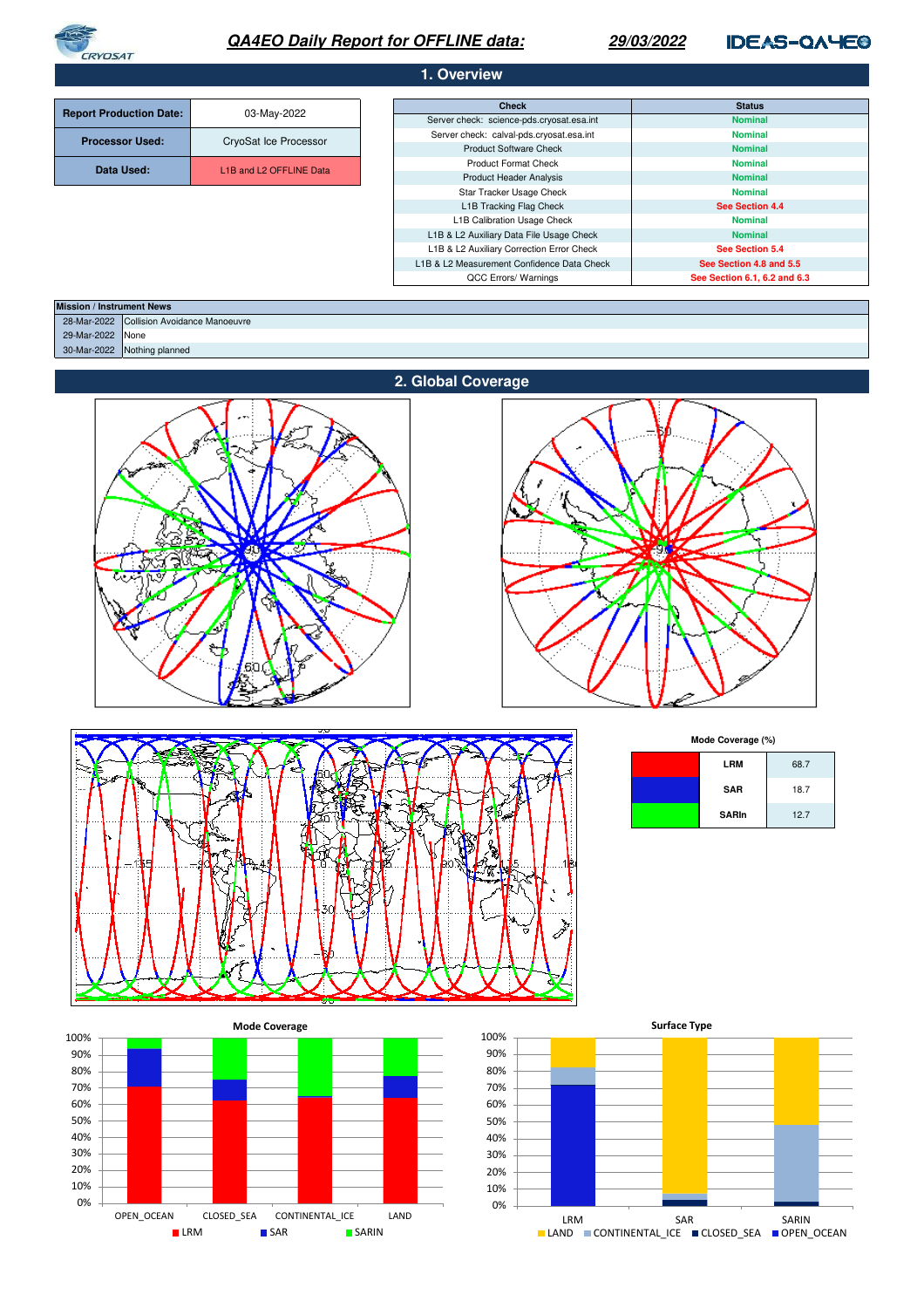The SIRAL instrument configuration for the day of acquisition is provided below.

SIRAL instrument(s) in use: **SIRAL - A** 

## **4. Level 1B Data Quality Check**

### **4.1 L1B Product Format Check**

Each product, retrieved and unpacked from the science server, is checked to ensure it consists of both an XML header file (.HDR) and a product file (.DBL).

**Number of products with errors:** 0

#### **4.2 L1B Product Header Analysis**

**Number of products with errors:** 0 For all products, a series of pre-defined checks are carried out on the MPH and SPH in order to identify any inconsistencies and/or errors raised by the ground-segment processing chain.

#### **4.3 Star Tracker Usage Check**

## Each product is checked in order to ensure a valid star tracker file has been used in processing.

**Number of products with errors:** 0

## **4.4 L1B Tracking Flags Check**

#### CryoSat L1B data includes a tracking flag for each measurement record. The bit value of this flag indicates any problems when set.

Loss of Echo Flag: This flag is currently set for some products over land, but this is to be expected.

#### **Number of products with errors:** 118

| <b>Product</b>                                          | <b>Test Failed</b> | <b>Description</b>                                   |
|---------------------------------------------------------|--------------------|------------------------------------------------------|
| CS_OFFL_SIR_LRM_1B_20220329T001940_20220329T002423_E001 | Loss of echo       | The tracking echo is missing for one or more records |
| CS_OFFL_SIR_LRM_1B_20220329T003158_20220329T005223_E001 | Loss of echo       | The tracking echo is missing for one or more records |
| CS_OFFL_SIR_LRM_1B_20220329T005225_20220329T005339_E001 | Loss of echo       | The tracking echo is missing for one or more records |
| CS OFFL SIR LRM 1B 20220329T005450 20220329T005654 E001 | Loss of echo       | The tracking echo is missing for one or more records |
| CS_OFFL_SIR_LRM_1B_20220329T005800_20220329T010125_E001 | Loss of echo       | The tracking echo is missing for one or more records |
| CS_OFFL_SIR_LRM_1B_20220329T010125_20220329T010146_E001 | Loss of echo       | The tracking echo is missing for one or more records |
| CS_OFFL_SIR_LRM_1B_20220329T010149_20220329T010302_E001 | Loss of echo       | The tracking echo is missing for one or more records |
| CS_OFFL_SIR_LRM_1B_20220329T012406_20220329T012411_E001 | Loss of echo       | The tracking echo is missing for one or more records |
| CS_OFFL_SIR_LRM_1B_20220329T020624_20220329T023059_E001 | Loss of echo       | The tracking echo is missing for one or more records |
| CS_OFFL_SIR_LRM_1B_20220329T023102_20220329T023502_E001 | Loss of echo       | The tracking echo is missing for one or more records |
| CS OFFL SIR LRM 1B 20220329T023504 20220329T023527 E001 | Loss of echo       | The tracking echo is missing for one or more records |
| CS_OFFL_SIR_LRM_1B_20220329T023733_20220329T023829_E001 | Loss of echo       | The tracking echo is missing for one or more records |
| CS_OFFL_SIR_LRM_1B_20220329T023917_20220329T024057_E001 | Loss of echo       | The tracking echo is missing for one or more records |
| CS_OFFL_SIR_LRM_1B_20220329T024258_20220329T024342_E001 | Loss of echo       | The tracking echo is missing for one or more records |
| CS_OFFL_SIR_LRM_1B_20220329T024347_20220329T024456_E001 | Loss of echo       | The tracking echo is missing for one or more records |
| CS OFFL SIR LRM 1B 20220329T035406 20220329T035804 E001 | Loss of echo       | The tracking echo is missing for one or more records |
| CS OFFL SIR LRM 1B 20220329T035911 20220329T040235 E001 | Loss of echo       | The tracking echo is missing for one or more records |
| CS_OFFL_SIR_LRM_1B_20220329T040330_20220329T040436_E001 | Loss of echo       | The tracking echo is missing for one or more records |
| CS_OFFL_SIR_LRM_1B_20220329T040438_20220329T040454_E001 | Loss of echo       | The tracking echo is missing for one or more records |
| CS OFFL SIR LRM 1B 20220329T040457 20220329T040546 E001 | Loss of echo       | The tracking echo is missing for one or more records |
| CS OFFL SIR LRM 1B 20220329T041100 20220329T041223 E001 | Loss of echo       | The tracking echo is missing for one or more records |
| CS_OFFL_SIR_LRM_1B_20220329T041644_20220329T041654_E001 | Loss of echo       | The tracking echo is missing for one or more records |
| CS_OFFL_SIR_LRM_1B_20220329T041704_20220329T041728_E001 | Loss of echo       | The tracking echo is missing for one or more records |
| CS_OFFL_SIR_LRM_1B_20220329T041728_20220329T041759_E001 | Loss of echo       | The tracking echo is missing for one or more records |
| CS_OFFL_SIR_LRM_1B_20220329T042109_20220329T042347_E001 | Loss of echo       | The tracking echo is missing for one or more records |
| CS_OFFL_SIR_LRM_1B_20220329T053919_20220329T054528_E001 | Loss of echo       | The tracking echo is missing for one or more records |
| CS_OFFL_SIR_LRM_1B_20220329T054712_20220329T055154_E001 | Loss of echo       | The tracking echo is missing for one or more records |
| CS_OFFL_SIR_LRM_1B_20220329T061351_20220329T061510_E001 | Loss of echo       | The tracking echo is missing for one or more records |
| CS_OFFL_SIR_LRM_1B_20220329T075222_20220329T075324_E001 | Loss of echo       | The tracking echo is missing for one or more records |
| CS_OFFL_SIR_LRM_1B_20220329T075327_20220329T075329_E001 | Loss of echo       | The tracking echo is missing for one or more records |
| CS OFFL SIR LRM 1B 20220329T075333 20220329T075352 E001 | Loss of echo       | The tracking echo is missing for one or more records |
| CS OFFL SIR LRM 1B 20220329T075357 20220329T075359 E001 | Loss of echo       | The tracking echo is missing for one or more records |
| CS_OFFL_SIR_LRM_1B_20220329T075403_20220329T075406_E001 | Loss of echo       | The tracking echo is missing for one or more records |
| CS OFFL SIR LRM 1B 20220329T075411 20220329T075420 E001 | Loss of echo       | The tracking echo is missing for one or more records |
| CS_OFFL_SIR_LRM_1B_20220329T075423_20220329T075443_E001 | Loss of echo       | The tracking echo is missing for one or more records |
| CS OFFL SIR LRM 1B 20220329T075449 20220329T075454 E001 | Loss of echo       | The tracking echo is missing for one or more records |
| CS OFFL SIR LRM 1B 20220329T075843 20220329T081318 E001 | Loss of echo       | The tracking echo is missing for one or more records |
| CS_OFFL_SIR_LRM_1B_20220329T081333_20220329T082921_E001 | Loss of echo       | The tracking echo is missing for one or more records |
| CS_OFFL_SIR_LRM_1B_20220329T084547_20220329T085548_E001 | Loss of echo       | The tracking echo is missing for one or more records |
| CS OFFL SIR LRM 1B 20220329T085654 20220329T085946 E001 | Loss of echo       | The tracking echo is missing for one or more records |
| CS OFFL SIR LRM 1B 20220329T090208 20220329T091339 E001 | Loss of echo       | The tracking echo is missing for one or more records |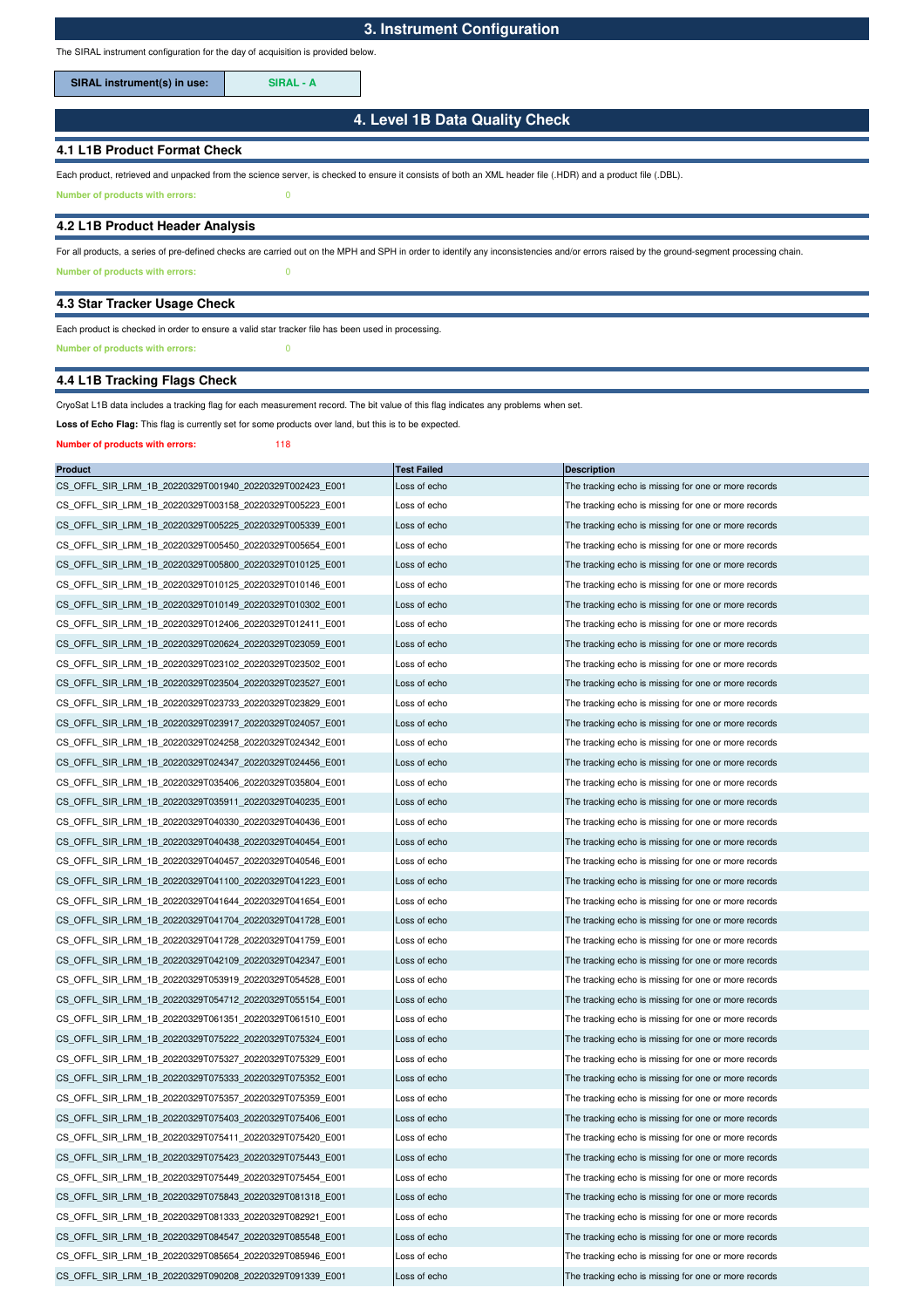CS\_OFFL\_SIR\_LRM\_1B\_20220329T213340\_20220329T213350\_E001 Loss of echo The tracking echo is missing for one or more records CS\_OFFL\_SIR\_LRM\_1B\_20220329T213354\_20220329T213950\_E001 Loss of echo The tracking echo is missing for one or more records  $CS$  OFFL\_SIR\_LRM\_1B\_20220329T214053\_20220329T214205\_E001 Loss of echo  $\overline{CD}$  The tracking echo is missing for one or more records CS\_OFFL\_SIR\_LRM\_1B\_20220329T214756\_20220329T215103\_E001 Loss of echo The tracking echo is missing for one or more records CS\_OFFL\_SIR\_LRM\_1B\_20220329T222120\_20220329T222223\_E001 Loss of echo The tracking echo is missing for one or more records CS\_OFFL\_SIR\_LRM\_1B\_20220329T222542\_20220329T222546\_E001 Loss of echo CS\_OFFL\_SIR\_LRM\_1B\_20220329T200937\_20220329T201135\_E001 Loss of echo The tracking echo is missing for one or more records CS\_OFFL\_SIR\_LRM\_1B\_20220329T201816\_20220329T203359\_E001 Loss of echo The tracking echo is missing for one or more records CS\_OFFL\_SIR\_LRM\_1B\_20220329T203601\_20220329T204524\_E001 Loss of echo The tracking echo is missing for one or more records CS\_OFFL\_SIR\_LRM\_1B\_20220329T204844\_20220329T205109\_E001 Loss of echo CS\_OFFL\_SIR\_LRM\_1B\_20220329T205112\_20220329T205228\_E001 Loss of echo The tracking echo is missing for one or more records CS\_OFFL\_SIR\_LRM\_1B\_20220329T205230\_20220329T205235\_E001 Loss of echo The tracking echo is missing for one or more records CS\_OFFL\_SIR\_LRM\_1B\_20220329T205237\_20220329T205547\_E001 Loss of echo The tracking echo is missing for one or more records CS\_OFFL\_SIR\_LRM\_1B\_20220329T211308\_20220329T212443\_E001 Loss of echo The tracking echo is missing for one or more records CS\_OFFL\_SIR\_LRM\_1B\_20220329T213010\_20220329T213334\_E001 Loss of echo The tracking echo is missing for one or more records CS\_OFFL\_SIR\_LRM\_1B\_20220329T162700\_20220329T164637\_E001 Loss of echo The tracking echo is missing for one or more records CS\_OFFL\_SIR\_LRM\_1B\_20220329T164812\_20220329T165322\_E001 Loss of echo The tracking echo is missing for one or more records CS\_OFFL\_SIR\_LRM\_1B\_20220329T173432\_20220329T173444\_E001 Loss of echo The tracking echo is missing for one or more records CS\_OFFL\_SIR\_LRM\_1B\_20220329T173447\_20220329T173602\_E001 Loss of echo The tracking echo is missing for one or more records CS\_OFFL\_SIR\_LRM\_1B\_20220329T175800\_20220329T180235\_E001 Loss of echo The tracking echo is missing for one or more records CS\_OFFL\_SIR\_LRM\_1B\_20220329T180316\_20220329T182048\_E001 Loss of echo The tracking echo is missing for one or more records CS\_OFFL\_SIR\_LRM\_1B\_20220329T191335\_20220329T191335\_E001 Loss of echo The tracking echo is missing for one or more records CS\_OFFL\_SIR\_LRM\_1B\_20220329T191337\_20220329T191517\_E001 Loss of echo The tracking echo is missing for one or more records CS\_OFFL\_SIR\_LRM\_1B\_20220329T191521\_20220329T191523\_E001 Loss of echo The tracking echo is missing for one or more records CS\_OFFL\_SIR\_LRM\_1B\_20220329T191528\_20220329T191601\_E001 Loss of echo The tracking echo is missing for one or more records CS\_OFFL\_SIR\_LRM\_1B\_20220329T194742\_20220329T200103\_E001 CS\_OFFL\_SIR\_LRM\_1B\_20220329T151930\_20220329T155336\_E001 Loss of echo The tracking echo is missing for one or more records CS\_OFFL\_SIR\_LRM\_1B\_20220329T160920\_20220329T160930\_E001 Loss of echo The tracking echo is missing for one or more records CS\_OFFL\_SIR\_LRM\_1B\_20220329T161317\_20220329T161429\_E001 Loss of echo The tracking echo is missing for one or more records CS\_OFFL\_SIR\_LRM\_1B\_20220329T161440\_20220329T161544\_E001 Loss of echo The tracking echo is missing for one or more records CS\_OFFL\_SIR\_LRM\_1B\_20220329T161904\_20220329T162028\_E001 Loss of echo The tracking echo is missing for one or more records CS\_OFFL\_SIR\_LRM\_1B\_20220329T162212\_20220329T162642\_E001 Loss of echo The tracking echo is missing for one or more records CS\_OFFL\_SIR\_LRM\_1B\_20220329T143727\_20220329T143738\_E001 Loss of echo The tracking echo is missing for one or more records CS\_OFFL\_SIR\_LRM\_1B\_20220329T143741\_20220329T143753\_E001 Loss of echo The tracking echo is missing for one or more records CS\_OFFL\_SIR\_LRM\_1B\_20220329T143755\_20220329T143759\_E001 Loss of echo The tracking echo is missing for one or more records CS\_OFFL\_SIR\_LRM\_1B\_20220329T143802\_20220329T144505\_E001 Loss of echo The tracking echo is missing for one or more records CS\_OFFL\_SIR\_LRM\_1B\_20220329T144530\_20220329T145531\_E001 Loss of echo The tracking echo is missing for one or more records CS\_OFFL\_SIR\_LRM\_1B\_20220329T150846\_20220329T151427\_E001 Loss of echo The tracking echo is missing for one or more records CS\_OFFL\_SIR\_LRM\_1B\_20220329T122830\_20220329T122907\_E001 Loss of echo The tracking echo is missing for one or more records CS\_OFFL\_SIR\_LRM\_1B\_20220329T122910\_20220329T122946\_E001 Loss of echo The tracking echo is missing for one or more records CS\_OFFL\_SIR\_LRM\_1B\_20220329T125236\_20220329T125930\_E001 Loss of echo The tracking echo The tracking echo is missing for one or more records CS\_OFFL\_SIR\_LRM\_1B\_20220329T130049\_20220329T132711\_E001 Loss of echo The tracking echo is missing for one or more records CS\_OFFL\_SIR\_LRM\_1B\_20220329T143119\_20220329T143412\_E001 Loss of echo The tracking echo is missing for one or more records CS\_OFFL\_SIR\_LRM\_1B\_20220329T143445\_20220329T143631\_E001 Loss of echo The tracking echo is missing for one or more records CS\_OFFL\_SIR\_LRM\_1B\_20220329T111627\_20220329T111635\_E001 Loss of echo The tracking echo is missing for one or more records CS\_OFFL\_SIR\_LRM\_1B\_20220329T111638\_20220329T111726\_E001 Loss of echo The tracking echo is missing for one or more records CS\_OFFL\_SIR\_LRM\_1B\_20220329T111733\_20220329T111741\_E001 Loss of echo The tracking echo is missing for one or more records CS\_OFFL\_SIR\_LRM\_1B\_20220329T111835\_20220329T111913\_E001 Loss of echo The tracking echo is missing for one or more records CS\_OFFL\_SIR\_LRM\_1B\_20220329T115102\_20220329T115438\_E001 Loss of echo The tracking echo is missing for one or more records CS\_OFFL\_SIR\_LRM\_1B\_20220329T120042\_20220329T122828\_E001 Loss of echo The tracking echo is missing for one or more records CS\_OFFL\_SIR\_LRM\_1B\_20220329T104327\_20220329T104546\_E001 Loss of echo The tracking echo is missing for one or more records CS\_OFFL\_SIR\_LRM\_1B\_20220329T104709\_20220329T105534\_E001 Loss of echo The tracking echo is missing for one or more records CS\_OFFL\_SIR\_LRM\_1B\_20220329T110936\_20220329T111512\_E001 Loss of echo The tracking echo is missing for one or more records CS\_OFFL\_SIR\_LRM\_1B\_20220329T111515\_20220329T111553\_E001 Loss of echo The tracking echo is missing for one or more records CS\_OFFL\_SIR\_LRM\_1B\_20220329T111556\_20220329T111603\_E001 Loss of echo The tracking echo is missing for one or more records CS\_OFFL\_SIR\_LRM\_1B\_20220329T111608\_20220329T111625\_E001 Loss of echo The tracking echo is missing for one or more records CS\_OFFL\_SIR\_LRM\_1B\_20220329T093517\_20220329T093540\_E001 Loss of echo The tracking echo is missing for one or more records CS\_OFFL\_SIR\_LRM\_1B\_20220329T093545\_20220329T093549\_E001 Loss of echo The tracking echo is missing for one or more records CS\_OFFL\_SIR\_LRM\_1B\_20220329T093554\_20220329T093612\_E001 Loss of echo The tracking echo is missing for one or more records CS\_OFFL\_SIR\_LRM\_1B\_20220329T093616\_20220329T093626\_E001 Loss of echo The tracking echo is missing for one or more records CS\_OFFL\_SIR\_LRM\_1B\_20220329T093628\_20220329T095156\_E001 Loss of echo The tracking echo is missing for one or more records CS\_OFFL\_SIR\_LRM\_1B\_20220329T102308\_20220329T104324\_E001 Loss of echo The tracking echo is missing for one or more records CS\_OFFL\_SIR\_LRM\_1B\_20220329T091524\_20220329T091707\_E001 Loss of echo The tracking echo is missing for one or more records CS\_OFFL\_SIR\_LRM\_1B\_20220329T093105\_20220329T093515\_E001 Loss of echo The tracking echo is missing for one or more records

Loss of echo The tracking echo is missing for one or more records The tracking echo is missing for one or more records The tracking echo is missing for one or more records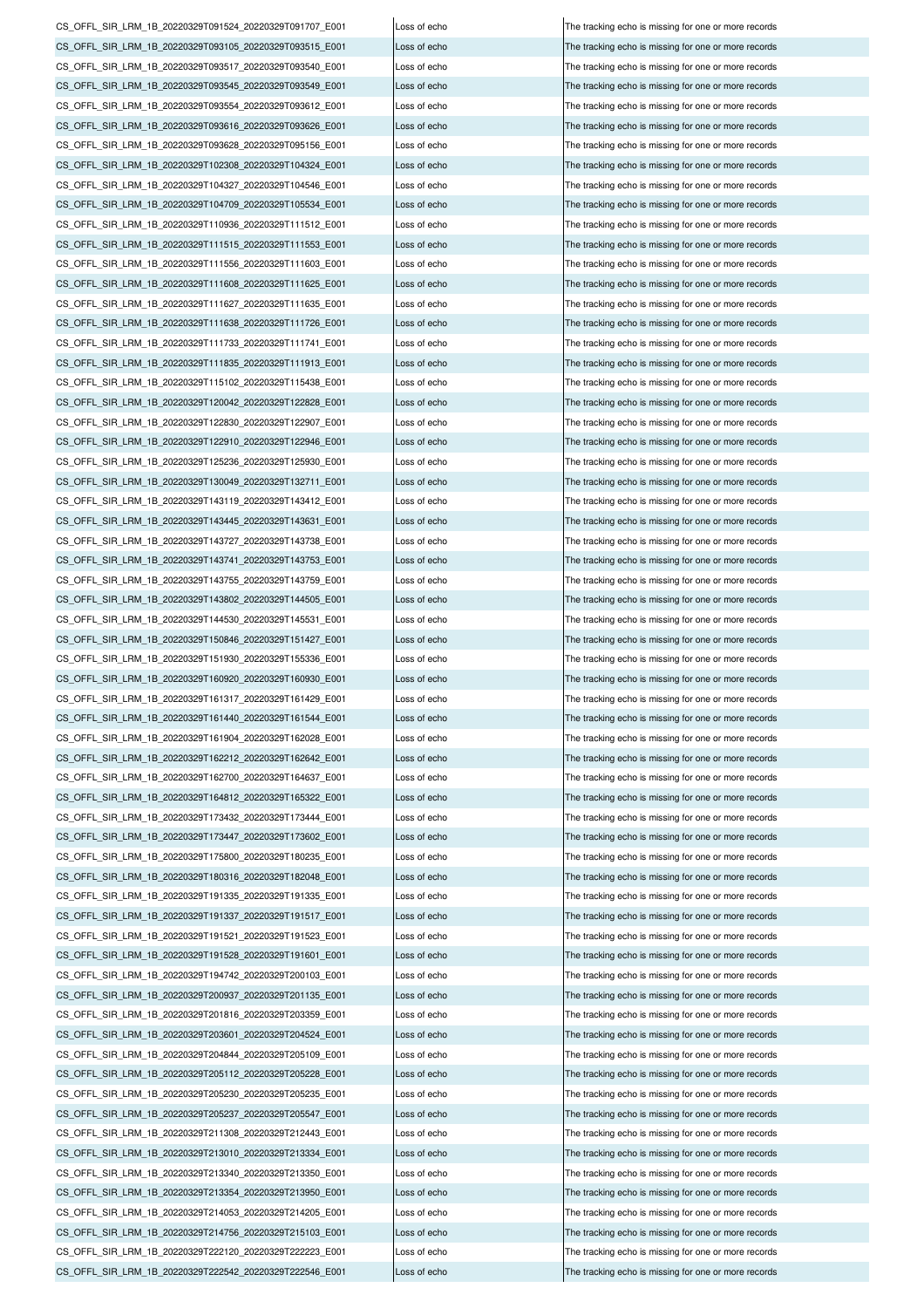| CS OFFL SIR LRM 1B 20220329T222548 20220329T222609 E001 | Loss of echo | The tracking echo is missing for one or more records |
|---------------------------------------------------------|--------------|------------------------------------------------------|
| CS OFFL SIR LRM 1B 20220329T222612 20220329T222714 E001 | Loss of echo | The tracking echo is missing for one or more records |
| CS OFFL SIR LRM 1B 20220329T222717 20220329T222744 E001 | Loss of echo | The tracking echo is missing for one or more records |
| CS OFFL SIR LRM 1B 20220329T222748 20220329T222824 E001 | Loss of echo | The tracking echo is missing for one or more records |
| CS OFFL SIR LRM 1B 20220329T222826 20220329T223026 E001 | Loss of echo | The tracking echo is missing for one or more records |
| CS OFFL SIR LRM 1B 20220329T223028 20220329T223029 E001 | Loss of echo | The tracking echo is missing for one or more records |
| CS OFFL SIR LRM 1B 20220329T223031 20220329T223034 E001 | Loss of echo | The tracking echo is missing for one or more records |
| CS OFFL SIR LRM 1B 20220329T223036 20220329T223206 E001 | Loss of echo | The tracking echo is missing for one or more records |
| CS OFFL SIR LRM 1B 20220329T223208 20220329T223221 E001 | Loss of echo | The tracking echo is missing for one or more records |
| CS OFFL SIR LRM 1B 20220329T223224 20220329T223528 E001 | Loss of echo | The tracking echo is missing for one or more records |
| CS OFFL SIR LRM 1B 20220329T225103 20220329T232349 E001 | Loss of echo | The tracking echo is missing for one or more records |
| CS OFFL SIR LRM 1B 20220329T232835 20220329T233435 E001 | Loss of echo | The tracking echo is missing for one or more records |
| CS OFFL SIR LRM 1B 20220329T233652 20220330T000303 E001 | Loss of echo | The tracking echo is missing for one or more records |
|                                                         |              |                                                      |

### **4.5 L1B Calibration Usage Check**

**Number of products with errors:** 0 Each product is checked in order to ensure that the necessary calibration files have been used in processing.

#### **4.6 L1B Auxilary Data File Usage Check**

Each product is checked for missing Data Set Descriptors with respect to a pre-determined baseline and also to check the validity of Auxiliary Data Files is correct. **Number of products with errors:** 0

#### **4.7 L1B Auxiliary Correction Error Check**

CryoSat L1B data includes a correction error flag for each measurement record. The bit value of this flag indicates any problems when set.

**Number of products with errors:** 0

### **4.8 L1B Measurement Confidence Data Check**

CryoSat L1B data includes a measurement confidence flag for each measurement record. The bit value of this flag indicates any problems when set.

Currently, there are several common error flags raised in the Level 1B products which are expected due to operational mode or surface type. All common flags are summarised in the list<br>below, followed by a table of any addi

**Block Degraded Flag:** This flag is currently set for a number of individual records generally at the start or end of products (all modes), but this is to be expected.

**Number of products with errors:** 3 **Phase Perturbation Applied Flag:** This flag is currently set for all L1B SARIn products, indicating that the ADC correction application is deactivated, but this is in line with the current configuration.

**5. Level 2 Data Quality Check**

**Product Description Test Failed**

### **5.1 L2 Product Format Check**

Each product, retrieved and unpacked from the science server, is checked to ensure it consists of both an XML header file (.HDR) and a product file (.DBL). **Number of products with errors:** 0

### **5.2 L2 Product Header Analysis**

**Number of products with errors:** 0 For all products, a series of pre-defined checks are carried out on the MPH and SPH in order to identify any inconsistencies and/or errors raised by the ground-segment processing chain.

### **5.3 L2 Auxiliary Data File Usage Check**

Each product is checked for missing Data Set Descriptors with respect to a pre-determined baseline and also to check the validity of Auxiliary Data Files is correct.

**Number of products with errors:** 0

## **5.4 L2 Auxiliary Correction Error Check**

CryoSat L2 data includes a correction error flag for each measurement record. The bit value of this flag indicates any problems when set.

**Currently, there are several common error flags raised in the Level 2 products which are expected due to operational mode or surface type. All common flags are summarised in the list below, followed by a table of any additional issues arising from this test.**

Sea State Bias error: This flag is currently set in all L2 LRM products over ocean, indicating a problem with the sea state bias fou on k known anomaly, the sea state bias field is currently unfilled in all Baseline-E L2 LRM products. This anomaly will be resolved in the next IPF update.

Snow Depth Model error: This flag is currently set in all L2 SAR products over ocean, which fall outside of the extent of the current snow depth model. Currently the snow depth model is only availlable over the high-latitude Arctic. There is no model currently provided for the Antarctic or marginal Arctic regions. An updated model will be provided in the next IPF update.

#### **Number of products with errors:** 101

| <b>Product</b>                                         | <b>Test Failed</b> | <b>Description</b>                                                                                                                    |
|--------------------------------------------------------|--------------------|---------------------------------------------------------------------------------------------------------------------------------------|
| CS OFFL SIR LRM 2 20220329T083103 20220329T083609 E001 | Slope model        | There is an error with the Slope Model for one or more records                                                                        |
| CS OFFL SIR SAR 2 20220329T001432 20220329T001532 E001 | Snow depth model   | There is an error with the Snow Depth value, where one or more records<br>falls outside of the extent of the current snow depth model |
| CS OFFL SIR SAR 2 20220329T002639 20220329T002714 E001 | Snow depth model   | There is an error with the Snow Depth value, where one or more records<br>falls outside of the extent of the current snow depth model |
| CS OFFL SIR SAR 2 20220329T003031 20220329T003157 E001 | Snow depth model   | There is an error with the Snow Depth value, where one or more records<br>falls outside of the extent of the current snow depth model |
| CS OFFL SIR SAR 2 20220329T010302 20220329T010427 E001 | Snow depth model   | There is an error with the Snow Depth value, where one or more records<br>falls outside of the extent of the current snow depth model |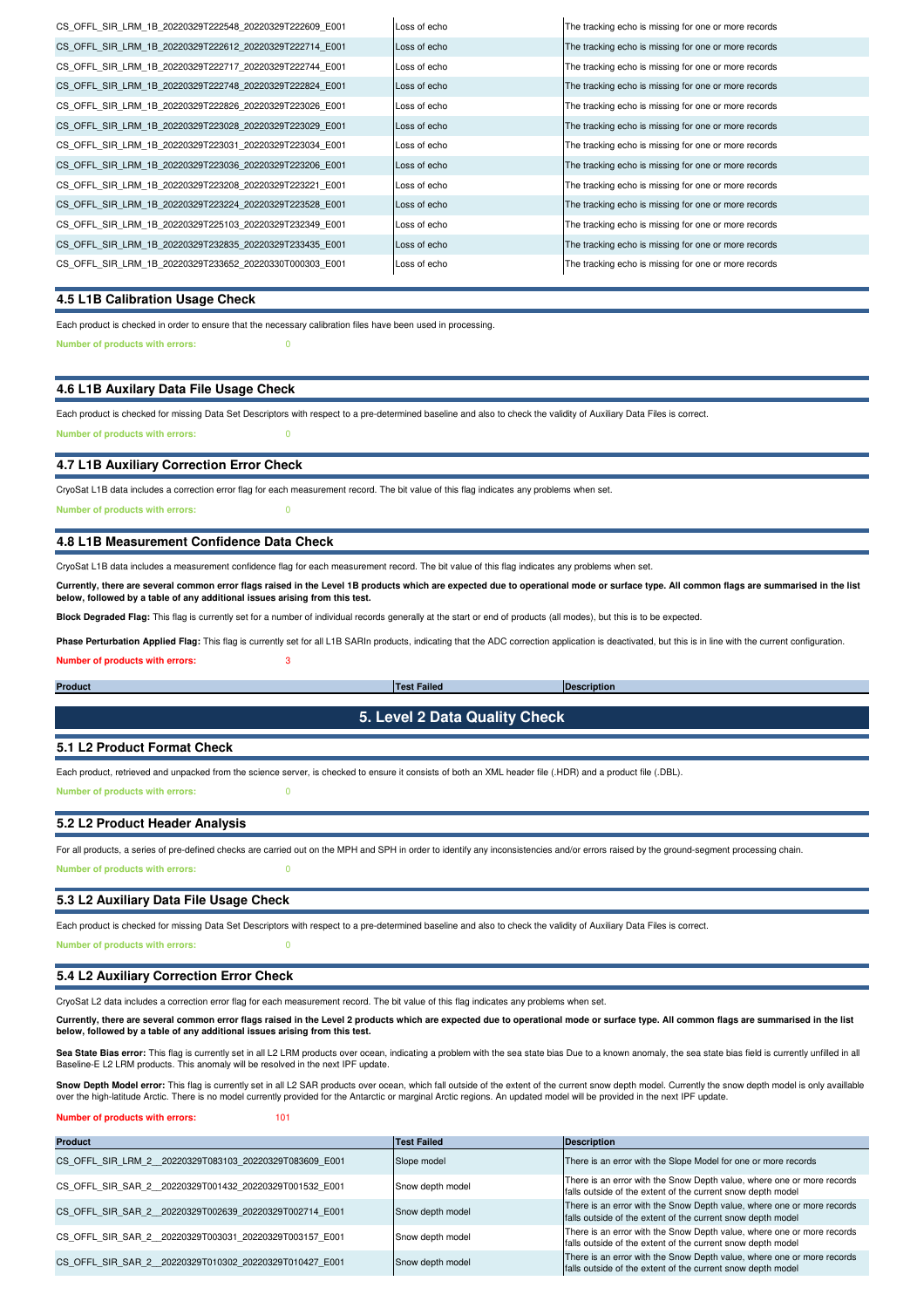| CS OFFL SIR SAR 2 20220329T012412 20220329T012607 E001 | Snow depth model | There is an error with the Snow Depth value, where one or more records<br>falls outside of the extent of the current snow depth model |
|--------------------------------------------------------|------------------|---------------------------------------------------------------------------------------------------------------------------------------|
| CS_OFFL_SIR_SAR_2_20220329T015340_20220329T015502_E001 | Snow depth model | There is an error with the Snow Depth value, where one or more records<br>falls outside of the extent of the current snow depth model |
| CS OFFL SIR SAR 2 20220329T023528 20220329T023732 E001 | Snow depth model | There is an error with the Snow Depth value, where one or more records<br>falls outside of the extent of the current snow depth model |
| CS_OFFL_SIR_SAR_2_20220329T024058_20220329T024257_E001 | Snow depth model | There is an error with the Snow Depth value, where one or more records                                                                |
| CS_OFFL_SIR_SAR_2_20220329T024457_20220329T024611_E001 | Snow depth model | falls outside of the extent of the current snow depth model<br>There is an error with the Snow Depth value, where one or more records |
| CS_OFFL_SIR_SAR_2_20220329T033241_20220329T033454_E001 | Snow depth model | falls outside of the extent of the current snow depth model<br>There is an error with the Snow Depth value, where one or more records |
| CS OFFL SIR SAR_2_20220329T034445_20220329T034458_E001 | Snow depth model | falls outside of the extent of the current snow depth model<br>There is an error with the Snow Depth value, where one or more records |
|                                                        |                  | falls outside of the extent of the current snow depth model<br>There is an error with the Snow Depth value, where one or more records |
| CS_OFFL_SIR_SAR_2_20220329T034806_20220329T035004_E001 | Snow depth model | falls outside of the extent of the current snow depth model<br>There is an error with the Snow Depth value, where one or more records |
| CS OFFL SIR SAR 2 20220329T035128 20220329T035405 E001 | Snow depth model | falls outside of the extent of the current snow depth model<br>There is an error with the Snow Depth value, where one or more records |
| CS_OFFL_SIR_SAR_2_20220329T041224_20220329T041604_E001 | Snow depth model | falls outside of the extent of the current snow depth model<br>There is an error with the Snow Depth value, where one or more records |
| CS OFFL SIR SAR 2 20220329T041812 20220329T041941 E001 | Snow depth model | falls outside of the extent of the current snow depth model                                                                           |
| CS_OFFL_SIR_SAR_2_20220329T042348_20220329T042423_E001 | Snow depth model | There is an error with the Snow Depth value, where one or more records<br>falls outside of the extent of the current snow depth model |
| CS_OFFL_SIR_SAR_2_20220329T042509_20220329T043357_E001 | Snow depth model | There is an error with the Snow Depth value, where one or more records<br>falls outside of the extent of the current snow depth model |
| CS OFFL SIR SAR 2 20220329T043529 20220329T043627 E001 | Snow depth model | There is an error with the Snow Depth value, where one or more records<br>falls outside of the extent of the current snow depth model |
| CS OFFL SIR SAR 2 20220329T043649 20220329T043739 E001 | Snow depth model | There is an error with the Snow Depth value, where one or more records<br>falls outside of the extent of the current snow depth model |
| CS_OFFL_SIR_SAR_2_20220329T044613_20220329T044857_E001 | Snow depth model | There is an error with the Snow Depth value, where one or more records<br>falls outside of the extent of the current snow depth model |
| CS_OFFL_SIR_SAR_2_20220329T051201_20220329T051338_E001 | Snow depth model | There is an error with the Snow Depth value, where one or more records<br>falls outside of the extent of the current snow depth model |
| CS_OFFL_SIR_SAR_2_20220329T051811_20220329T051818_E001 | Snow depth model | There is an error with the Snow Depth value, where one or more records<br>falls outside of the extent of the current snow depth model |
| CS_OFFL_SIR_SAR_2_20220329T052350_20220329T052358_E001 | Snow depth model | There is an error with the Snow Depth value, where one or more records<br>falls outside of the extent of the current snow depth model |
| CS OFFL SIR SAR 2 20220329T053731 20220329T053918 E001 | Snow depth model | There is an error with the Snow Depth value, where one or more records<br>falls outside of the extent of the current snow depth model |
| CS_OFFL_SIR_SAR_2_20220329T055154_20220329T055844_E001 | Snow depth model | There is an error with the Snow Depth value, where one or more records                                                                |
| CS_OFFL_SIR_SAR_2_20220329T055844_20220329T060024_E001 | Snow depth model | falls outside of the extent of the current snow depth model<br>There is an error with the Snow Depth value, where one or more records |
| CS OFFL SIR SAR 2 20220329T060110 20220329T060253 E001 | Snow depth model | falls outside of the extent of the current snow depth model<br>There is an error with the Snow Depth value, where one or more records |
| CS_OFFL_SIR_SAR_2_20220329T061511_20220329T061623_E001 | Snow depth model | falls outside of the extent of the current snow depth model<br>There is an error with the Snow Depth value, where one or more records |
| CS_OFFL_SIR_SAR_2_20220329T061624_20220329T061634_E001 | Snow depth model | falls outside of the extent of the current snow depth model<br>There is an error with the Snow Depth value, where one or more records |
|                                                        |                  | falls outside of the extent of the current snow depth model<br>There is an error with the Snow Depth value, where one or more records |
| CS_OFFL_SIR_SAR_2_20220329T065000_20220329T065015_E001 | Snow depth model | falls outside of the extent of the current snow depth model<br>There is an error with the Snow Depth value, where one or more records |
| CS OFFL SIR SAR 2 20220329T065710 20220329T065716 E001 | Snow depth model | falls outside of the extent of the current snow depth model<br>There is an error with the Snow Depth value, where one or more records |
| CS_OFFL_SIR_SAR_2_20220329T065723_20220329T065730_E001 | Snow depth model | falls outside of the extent of the current snow depth model<br>There is an error with the Snow Depth value, where one or more records |
| CS OFFL SIR SAR 2 20220329T070210 20220329T070318 E001 | Snow depth model | falls outside of the extent of the current snow depth model<br>There is an error with the Snow Depth value, where one or more records |
| CS OFFL SIR SAR 2 20220329T070514 20220329T070810 E001 | Snow depth model | falls outside of the extent of the current snow depth model                                                                           |
| CS_OFFL_SIR_SAR_2_20220329T073847_20220329T073912_E001 | Snow depth model | There is an error with the Snow Depth value, where one or more records<br>falls outside of the extent of the current snow depth model |
| CS OFFL SIR SAR 2 20220329T075457 20220329T075842 E001 | Snow depth model | There is an error with the Snow Depth value, where one or more records<br>falls outside of the extent of the current snow depth model |
| CS_OFFL_SIR_SAR_2_20220329T081318_20220329T081332_E001 | Snow depth model | There is an error with the Snow Depth value, where one or more records<br>falls outside of the extent of the current snow depth model |
| CS OFFL SIR SAR 2 20220329T083609 20220329T083615 E001 | Snow depth model | There is an error with the Snow Depth value, where one or more records<br>falls outside of the extent of the current snow depth model |
| CS OFFL SIR SAR 2 20220329T083623 20220329T083628 E001 | Snow depth model | There is an error with the Snow Depth value, where one or more records<br>falls outside of the extent of the current snow depth model |
| CS OFFL SIR_SAR_2_20220329T084027_20220329T084546_E001 | Snow depth model | There is an error with the Snow Depth value, where one or more records<br>falls outside of the extent of the current snow depth model |
| CS OFFL SIR SAR 2 20220329T085955 20220329T090207 E001 | Snow depth model | There is an error with the Snow Depth value, where one or more records<br>falls outside of the extent of the current snow depth model |
| CS_OFFL_SIR_SAR_2_20220329T091340_20220329T091523_E001 | Snow depth model | There is an error with the Snow Depth value, where one or more records<br>falls outside of the extent of the current snow depth model |
| CS_OFFL_SIR_SAR_2_20220329T091707_20220329T091756_E001 | Snow depth model | There is an error with the Snow Depth value, where one or more records<br>falls outside of the extent of the current snow depth model |
| CS OFFL SIR SAR 2 20220329T092058 20220329T092204 E001 | Snow depth model | There is an error with the Snow Depth value, where one or more records<br>falls outside of the extent of the current snow depth model |
| CS_OFFL_SIR_SAR_2_20220329T095156_20220329T095335_E001 | Snow depth model | There is an error with the Snow Depth value, where one or more records                                                                |
| CS_OFFL_SIR_SAR_2_20220329T100823_20220329T100834_E001 | Snow depth model | falls outside of the extent of the current snow depth model<br>There is an error with the Snow Depth value, where one or more records |
| CS OFFL SIR SAR 2 20220329T101521 20220329T101528 E001 | Snow depth model | falls outside of the extent of the current snow depth model<br>There is an error with the Snow Depth value, where one or more records |
| CS_OFFL_SIR_SAR_2_20220329T105535_20220329T105819_E001 | Snow depth model | falls outside of the extent of the current snow depth model<br>There is an error with the Snow Depth value, where one or more records |
|                                                        |                  | falls outside of the extent of the current snow depth model<br>There is an error with the Snow Depth value, where one or more records |
| CS_OFFL_SIR_SAR_2_20220329T110244_20220329T110805_E001 | Snow depth model | falls outside of the extent of the current snow depth model<br>There is an error with the Snow Depth value, where one or more records |
| CS OFFL SIR SAR 2 20220329T112256 20220329T112443 E001 | Snow depth model | falls outside of the extent of the current snow depth model<br>There is an error with the Snow Depth value, where one or more records |
| CS_OFFL_SIR_SAR_2_20220329T114751_20220329T114829_E001 | Snow depth model | falls outside of the extent of the current snow depth model<br>There is an error with the Snow Depth value, where one or more records |
| CS OFFL SIR SAR 2 20220329T120009 20220329T120041 E001 | Snow depth model | falls outside of the extent of the current snow depth model<br>There is an error with the Snow Depth value, where one or more records |
| CS OFFL SIR SAR 2 20220329T133858 20220329T134007 E001 | Snow depth model | falls outside of the extent of the current snow depth model                                                                           |
| CS OFFL SIR SAR 2 20220329T141652 20220329T141654 E001 | Snow depth model | There is an error with the Snow Depth value, where one or more records<br>falls outside of the extent of the current snow depth model |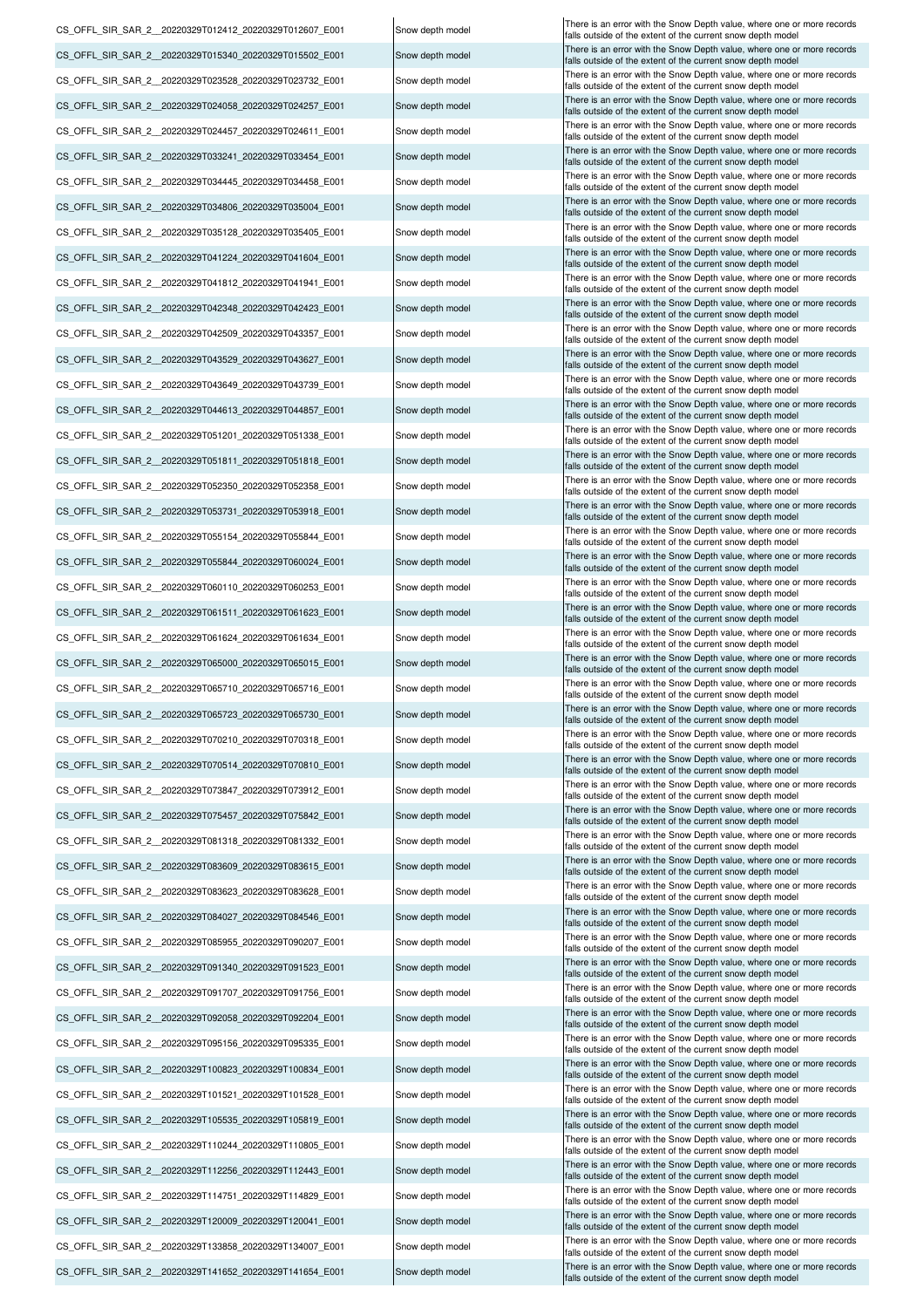| CS_OFFL_SIR_SAR_2_20220329T141658_20220329T141700_E001  | Snow depth model       | There is an error with the Snow Depth value, where one or more records<br>falls outside of the extent of the current snow depth model |
|---------------------------------------------------------|------------------------|---------------------------------------------------------------------------------------------------------------------------------------|
| CS_OFFL_SIR_SAR_2_20220329T142631_20220329T143119_E001  | Snow depth model       | There is an error with the Snow Depth value, where one or more records<br>falls outside of the extent of the current snow depth model |
| CS_OFFL_SIR_SAR_2__20220329T143632_20220329T143647_E001 | Snow depth model       | There is an error with the Snow Depth value, where one or more records<br>falls outside of the extent of the current snow depth model |
| CS_OFFL_SIR_SAR_2_20220329T143652_20220329T143726_E001  | Snow depth model       | There is an error with the Snow Depth value, where one or more records<br>falls outside of the extent of the current snow depth model |
| CS OFFL SIR_SAR_2 _20220329T144505_20220329T144530_E001 | Snow depth model       | There is an error with the Snow Depth value, where one or more records<br>falls outside of the extent of the current snow depth model |
| CS_OFFL_SIR_SAR_2__20220329T145532_20220329T150036_E001 | Snow depth model       | There is an error with the Snow Depth value, where one or more records<br>falls outside of the extent of the current snow depth model |
| CS_OFFL_SIR_SAR_2__20220329T150708_20220329T150726_E001 | Snow depth model       | There is an error with the Snow Depth value, where one or more records                                                                |
| CS_OFFL_SIR_SAR_2__20220329T151744_20220329T151929_E001 | Snow depth model       | falls outside of the extent of the current snow depth model<br>There is an error with the Snow Depth value, where one or more records |
| CS_OFFL_SIR_SAR_2__20220329T155336_20220329T155419_E001 | Snow depth model       | falls outside of the extent of the current snow depth model<br>There is an error with the Snow Depth value, where one or more records |
| CS_OFFL_SIR_SAR_2_20220329T155552_20220329T155555_E001  | Snow depth model       | falls outside of the extent of the current snow depth model<br>There is an error with the Snow Depth value, where one or more records |
|                                                         | Snow depth model       | falls outside of the extent of the current snow depth model<br>There is an error with the Snow Depth value, where one or more records |
| CS_OFFL_SIR_SAR_2__20220329T160553_20220329T160725_E001 |                        | falls outside of the extent of the current snow depth model<br>There is an error with the Snow Depth value, where one or more records |
| CS_OFFL_SIR_SAR_2__20220329T160930_20220329T161317_E001 | Snow depth model       | falls outside of the extent of the current snow depth model<br>There is an error with the Snow Depth value, where one or more records |
| CS OFFL SIR SAR 2 20220329T161544 20220329T161904 E001  | Snow depth model       | falls outside of the extent of the current snow depth model<br>There is an error with the Snow Depth value, where one or more records |
| CS_OFFL_SIR_SAR_2__20220329T164638_20220329T164646_E001 | Snow depth model       | falls outside of the extent of the current snow depth model<br>There is an error with the Snow Depth value, where one or more records |
| CS_OFFL_SIR_SAR_2__20220329T165628_20220329T165838_E001 | Snow depth model       | falls outside of the extent of the current snow depth model                                                                           |
| CS_OFFL_SIR_SAR_2__20220329T173320_20220329T173432_E001 | Snow depth model       | There is an error with the Snow Depth value, where one or more records<br>falls outside of the extent of the current snow depth model |
| CS_OFFL_SIR_SAR_2__20220329T174317_20220329T174541_E001 | Snow depth model       | There is an error with the Snow Depth value, where one or more records<br>falls outside of the extent of the current snow depth model |
| CS_OFFL_SIR_SAR_2__20220329T174557_20220329T174731_E001 | Snow depth model       | There is an error with the Snow Depth value, where one or more records<br>falls outside of the extent of the current snow depth model |
| CS_OFFL_SIR_SAR_2_20220329T174746_20220329T175759_E001  | Snow depth model       | There is an error with the Snow Depth value, where one or more records<br>falls outside of the extent of the current snow depth model |
| CS_OFFL_SIR_SAR_2__20220329T182049_20220329T182341_E001 | Snow depth model       | There is an error with the Snow Depth value, where one or more records<br>falls outside of the extent of the current snow depth model |
| CS_OFFL_SIR_SAR_2__20220329T182546_20220329T182718_E001 | Snow depth model       | There is an error with the Snow Depth value, where one or more records<br>falls outside of the extent of the current snow depth model |
| CS_OFFL_SIR_SAR_2__20220329T183748_20220329T183926_E001 | Snow depth model       | There is an error with the Snow Depth value, where one or more records<br>falls outside of the extent of the current snow depth model |
| CS_OFFL_SIR_SAR_2__20220329T190859_20220329T191334_E001 | Snow depth model       | There is an error with the Snow Depth value, where one or more records<br>falls outside of the extent of the current snow depth model |
| CS_OFFL_SIR_SAR_2__20220329T192746_20220329T192825_E001 | Snow depth model       | There is an error with the Snow Depth value, where one or more records<br>falls outside of the extent of the current snow depth model |
| CS OFFL SIR SAR 2 20220329T194654 20220329T194741 E001  | Snow depth model       | There is an error with the Snow Depth value, where one or more records<br>falls outside of the extent of the current snow depth model |
| CS OFFL SIR SAR 2 20220329T200103 20220329T200701 E001  | Snow depth model       | There is an error with the Snow Depth value, where one or more records<br>falls outside of the extent of the current snow depth model |
| CS OFFL SIR SAR 2 20220329T203359 20220329T203601 E001  | Snow depth model       | There is an error with the Snow Depth value, where one or more records                                                                |
| CS_OFFL_SIR_SAR_2_20220329T210728_20220329T210851_E001  | Snow depth model       | falls outside of the extent of the current snow depth model<br>There is an error with the Snow Depth value, where one or more records |
| CS_OFFL_SIR_SAR_2_20220329T210949_20220329T211307_E001  | Snow depth model       | talls outside of the extent of the current snow depth model<br>There is an error with the Snow Depth value, where one or more records |
| CS OFFL SIR SAR 2 20220329T215726 20220329T215728 E001  | Snow depth model       | falls outside of the extent of the current snow depth model<br>There is an error with the Snow Depth value, where one or more records |
| CS OFFL SIR SAR 2 20220329T221304 20220329T221957 E001  | Snow depth model       | falls outside of the extent of the current snow depth model<br>There is an error with the Snow Depth value, where one or more records |
| CS_OFFL_SIR_SAR_2_20220329T221957_20220329T222120_E001  |                        | falls outside of the extent of the current snow depth model<br>There is an error with the Snow Depth value, where one or more records |
|                                                         | Snow depth model       | falls outside of the extent of the current snow depth model<br>There is an error with the Snow Depth value, where one or more records |
| CS OFFL SIR SAR 2 20220329T224406 20220329T224422 E001  | Snow depth model       | falls outside of the extent of the current snow depth model<br>There is an error with the Snow Depth value, where one or more records |
| CS OFFL SIR_SAR_2_20220329T224607_20220329T224710_E001  | Snow depth model       | falls outside of the extent of the current snow depth model<br>There is an error with the Snow Depth value, where one or more records |
| CS OFFL SIR SAR 2 20220329T224722 20220329T224939 E001  | Snow depth model       | falls outside of the extent of the current snow depth model<br>There is an error with the Snow Depth value, where one or more records |
| CS OFFL SIR SAR 2 20220329T232350 20220329T232422 E001  | Snow depth model       | falls outside of the extent of the current snow depth model                                                                           |
| CS OFFL SIR SAR 2 20220329T233647 20220329T233651 E001  | Snow depth model       | There is an error with the Snow Depth value, where one or more records<br>falls outside of the extent of the current snow depth model |
| CS OFFL SIR SIN 2 20220329T015642 20220329T015859 E001  | Mean Sea Surface model | There is an error with the Mean Sea Surface for one or more records                                                                   |
| CS OFFL SIR SIN 2 20220329T033454 20220329T033807 E001  | Mean Sea Surface model | There is an error with the Mean Sea Surface for one or more records                                                                   |
| CS_OFFL_SIR_SIN_2_20220329T051338_20220329T051657_E001  | Mean Sea Surface model | There is an error with the Mean Sea Surface for one or more records                                                                   |
| CS_OFFL_SIR_SIN_2_20220329T083814_20220329T084027_E001  | Mean Sea Surface model | There is an error with the Mean Sea Surface for one or more records                                                                   |
| CS OFFL SIR SIN 2 20220329T101706 20220329T102307 E001  | Mean Sea Surface model | There is an error with the Mean Sea Surface for one or more records                                                                   |
| CS OFFL SIR SIN 2 20220329T165322 20220329T165628 E001  | Mean Sea Surface model | There is an error with the Mean Sea Surface for one or more records                                                                   |
| CS OFFL SIR SIN 2 20220329T182719 20220329T183014 E001  | Mean Sea Surface model | There is an error with the Mean Sea Surface for one or more records                                                                   |
| CS OFFL SIR SIN 2 20220329T183226 20220329T183748 E001  | Mean Sea Surface model | There is an error with the Mean Sea Surface for one or more records                                                                   |
| CS_OFFL_SIR_SIN_2_20220329T200702_20220329T200937_E001  | Mean Sea Surface model | There is an error with the Mean Sea Surface for one or more records                                                                   |

## **5.5 L2 Measurement Quality Flag Check**

CryoSat L2 data includes a quality flag for each 20-Hz measurement record. The bit value of this flag indicates any problems when set.

Currently, there are several common error flags raised in the Level 2 products which are expected due to operational mode or surface type. All common flags are summarised in the list<br>below, followed by a table of any addit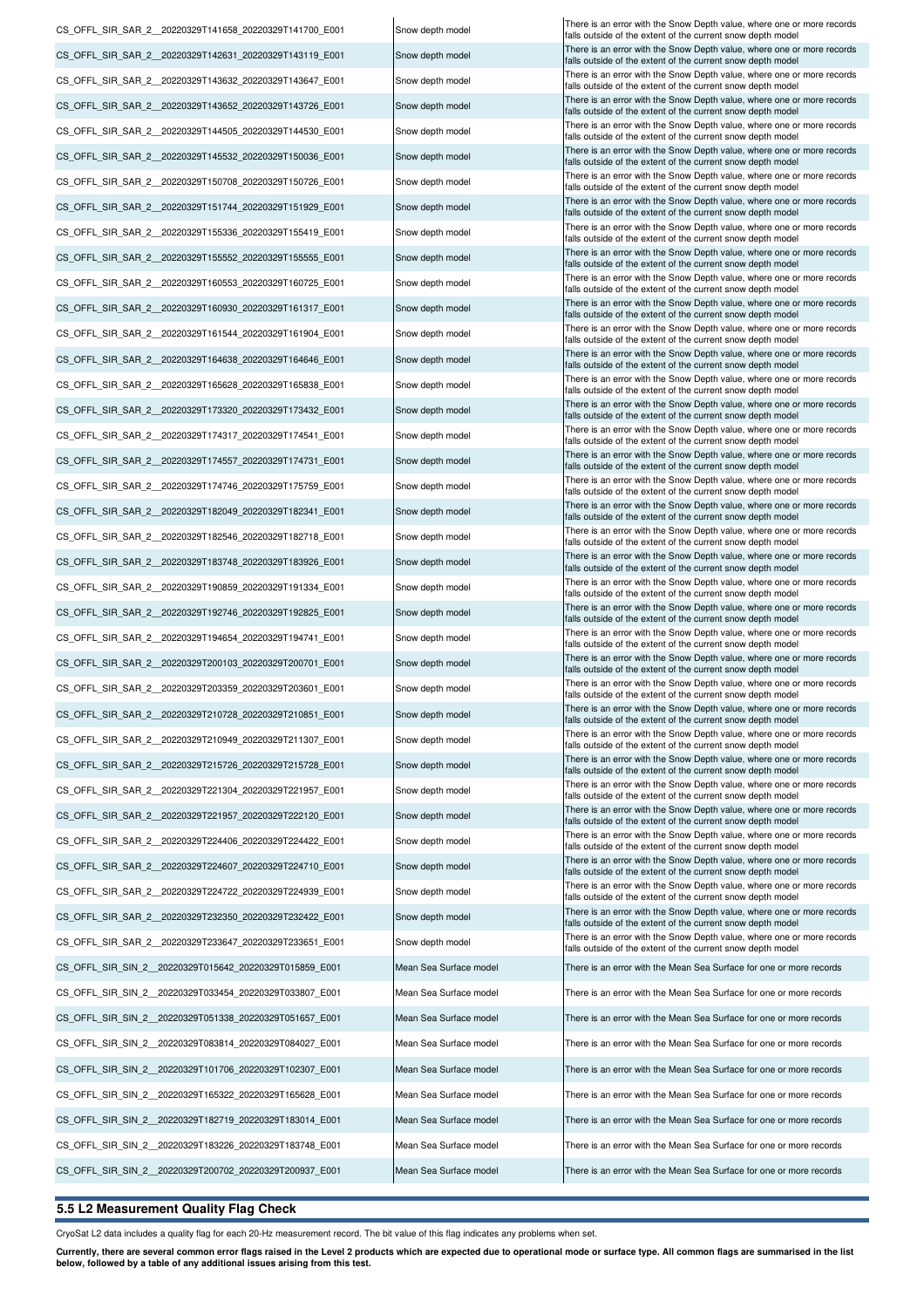**Height and Backscatter errors:** These flags are currently set for products over land, but this is to be expected. Retracker 1 Height and Backscatter error flags are also set for products over sea-ice, but<br>this is to be ex

SSHA interpolation error: This flag is currently set for a number of SAR products occurring at surface type boundaries, but this is to be expected.

**Freeboard error:** This flag is correctly set in all L2 SAR products that are not discriminated as sea-ice, and for which freeboard cannot be calculated.

Peakiness error: This flag is currently set for products over sea-ice, but this is to be expected.

SARIn X-Track Angle Error: This flag is set when the difference between the computed surface elevation and the DEM is >50 m. The DEM is only available over Greenland and Antarctica and as a result this flag is set for L2 SARIn products in all other locations as expected.

**Number of products with errors:** 242

| <b>Product</b>                                         | <b>Test Failed</b>                                                                                                       | <b>Description</b>                                                                                                                                                       |
|--------------------------------------------------------|--------------------------------------------------------------------------------------------------------------------------|--------------------------------------------------------------------------------------------------------------------------------------------------------------------------|
| CS_OFFL_SIR_LRM_2_20220328T235016_20220329T001431_E001 | Height Error (Retracker 2), Backscatter<br>Error (Retracker 2)                                                           | There is a height and backscatter error for Retracker 2 for one or more<br>records                                                                                       |
| CS OFFL SIR LRM 2 20220329T003158 20220329T005223 E001 | Height Error (Retracker 2), Backscatter<br>Error (Retracker 2)                                                           | There is a height and backscatter error for Retracker 2 for one or more<br>records                                                                                       |
| CS OFFL SIR LRM 2 20220329T012607 20220329T015339 E001 | Height Error (Retracker 2), Height Error<br>(Retracker 3), Backscatter Error<br>(Retracker 2)                            | There is a height and backscatter error for Retracker 2 and a height error<br>for Retracker 3 for one or more records                                                    |
| CS OFFL SIR LRM 2 20220329T020624 20220329T023059 E001 | Height Error (Retracker 2), Backscatter<br>Error (Retracker 2)                                                           | There is a height and backscatter error for Retracker 2 for one or more<br>records                                                                                       |
| CS OFFL SIR LRM 2 20220329T024258 20220329T024342 E001 | Height Error (Retracker 2), Backscatter<br>Error (Retracker 2)                                                           | There is a height and backscatter error for Retracker 2 for one or more<br>records                                                                                       |
| CS OFFL SIR LRM 2 20220329T024347 20220329T024456 E001 | Height Error (Retracker 2), Backscatter<br>Error (Retracker 2)                                                           | There is a height and backscatter error for Retracker 2 for one or more<br>records                                                                                       |
| CS OFFL SIR LRM 2 20220329T025739 20220329T033240 E001 | Height Error (Retracker 2), Height Error<br>(Retracker 3), Backscatter Error<br>(Retracker 2)                            | There is a height and backscatter error for Retracker 2 and a height error<br>for Retracker 3 for one or more records                                                    |
| CS OFFL SIR LRM 2 20220329T035406 20220329T035804 E001 | Height Error (Retracker 2), Backscatter<br>Error (Retracker 2)                                                           | There is a height and backscatter error for Retracker 2 for one or more<br>records                                                                                       |
| CS OFFL SIR LRM 2 20220329T041644 20220329T041654 E001 | Surface Model Unavailable                                                                                                | No DEM or Slope Model was used for the location of one or more records                                                                                                   |
| CS OFFL SIR LRM 2 20220329T042109 20220329T042347 E001 | Height Error (Retracker 2), Height Error<br>(Retracker 3), Backscatter Error<br>(Retracker 2)                            | There is a height and backscatter error for Retracker 2 and a height error<br>for Retracker 3 for one or more records                                                    |
| CS OFFL SIR LRM 2 20220329T043739 20220329T044612 E001 | Height Error (Retracker 2), Backscatter<br>Error (Retracker 2)                                                           | There is a height and backscatter error for Retracker 2 for one or more<br>records                                                                                       |
| CS OFFL SIR LRM 2 20220329T044858 20220329T051200 E001 | Height Error (Retracker 2), Height Error<br>(Retracker 3), Backscatter Error<br>(Retracker 2)                            | There is a height and backscatter error for Retracker 2 and a height error<br>for Retracker 3 for one or more records                                                    |
| CS OFFL SIR LRM 2 20220329T052359 20220329T053731 E001 | Height Error (Retracker 2), Backscatter<br>Error (Retracker 2)                                                           | There is a height and backscatter error for Retracker 2 for one or more<br>records                                                                                       |
| CS OFFL SIR LRM 2 20220329T053919 20220329T054528 E001 | Height Error (Retracker 2), Backscatter<br>Error (Retracker 2)                                                           | There is a height and backscatter error for Retracker 2 for one or more<br>records                                                                                       |
| CS OFFL SIR LRM 2 20220329T054712 20220329T055154 E001 | Height Error (Retracker 2), Height Error<br>(Retracker 3), Backscatter Error<br>(Retracker 2)                            | There is a height and backscatter error for Retracker 2 and a height error<br>for Retracker 3 for one or more records                                                    |
| CS OFFL SIR LRM 2 20220329T061351 20220329T061510 E001 | Surface Model Unavailable                                                                                                | No DEM or Slope Model was used for the location of one or more records                                                                                                   |
| CS OFFL SIR LRM 2 20220329T061635 20220329T065000 E001 | Height Error (Retracker 2), Backscatter<br>Error (Retracker 2)                                                           | There is a height and backscatter error for Retracker 2 for one or more<br>records                                                                                       |
| CS OFFL SIR LRM 2 20220329T070811 20220329T073846 E001 | Height Error (Retracker 2), Backscatter<br>Error (Retracker 2)                                                           | There is a height and backscatter error for Retracker 2 for one or more<br>records                                                                                       |
| CS_OFFL_SIR_LRM_2_20220329T075333_20220329T075352_E001 | Surface Model Unavailable                                                                                                | No DEM or Slope Model was used for the location of one or more records                                                                                                   |
| CS OFFL SIR LRM 2 20220329T075843 20220329T081318 E001 | Height Error (Retracker 2), Height Error<br>(Retracker 3), Backscatter Error<br>(Retracker 2), Surface model unavailable | There is a height and backscatter error for Retracker 2, a height error for<br>Retracker 3 and no DEM or Slope Model was used for the location of one<br>or more records |
| CS OFFL SIR LRM 2 20220329T081333 20220329T082921 E001 | Height Error (Retracker 2), Height Error<br>(Retracker 3), Backscatter Error<br>(Retracker 2)                            | There is a height and backscatter error for Retracker 2 and a height error<br>for Retracker 3 for one or more records                                                    |
| CS OFFL SIR LRM 2 20220329T084547 20220329T085548 E001 | Height Error (Retracker 2), Backscatter<br>Error (Retracker 2)                                                           | There is a height and backscatter error for Retracker 2 for one or more<br>records                                                                                       |
| CS OFFL SIR LRM 2 20220329T090208 20220329T091339 E001 | Height Error (Retracker 2), Backscatter<br>Error (Retracker 2)                                                           | There is a height and backscatter error for Retracker 2 for one or more<br>records                                                                                       |
| CS OFFL SIR LRM 2 20220329T091524 20220329T091707 E001 | Surface Model Unavailable                                                                                                | No DEM or Slope Model was used for the location of one or more records                                                                                                   |
| CS OFFL SIR LRM 2 20220329T093628 20220329T095156 E001 | Height Error (Retracker 2), Height Error<br>(Retracker 3), Backscatter Error<br>(Retracker 2)                            | There is a height and backscatter error for Retracker 2 and a height error<br>for Retracker 3 for one or more records                                                    |
| CS OFFL SIR LRM 2 20220329T095336 20220329T100822 E001 | Height Error (Retracker 2), Height Error<br>(Retracker 3), Backscatter Error<br>(Retracker 2)                            | There is a height and backscatter error for Retracker 2 and a height error<br>for Retracker 3 for one or more records                                                    |
| CS OFFL SIR LRM 2 20220329T102308 20220329T104324 E001 | Height Error (Retracker 2), Height Error<br>(Retracker 3), Backscatter Error<br>(Retracker 2)                            | There is a height and backscatter error for Retracker 2 and a height error<br>for Retracker 3 for one or more records                                                    |
| CS OFFL SIR LRM 2 20220329T104327 20220329T104546 E001 | Height Error (Retracker 2), Backscatter<br>Error (Retracker 2)                                                           | There is a height and backscatter error for Retracker 2 for one or more<br>records                                                                                       |
| CS OFFL SIR LRM 2 20220329T104709 20220329T105534 E001 | Height Error (Retracker 2), Backscatter<br>Error (Retracker 2)                                                           | There is a height and backscatter error for Retracker 2 for one or more<br>records                                                                                       |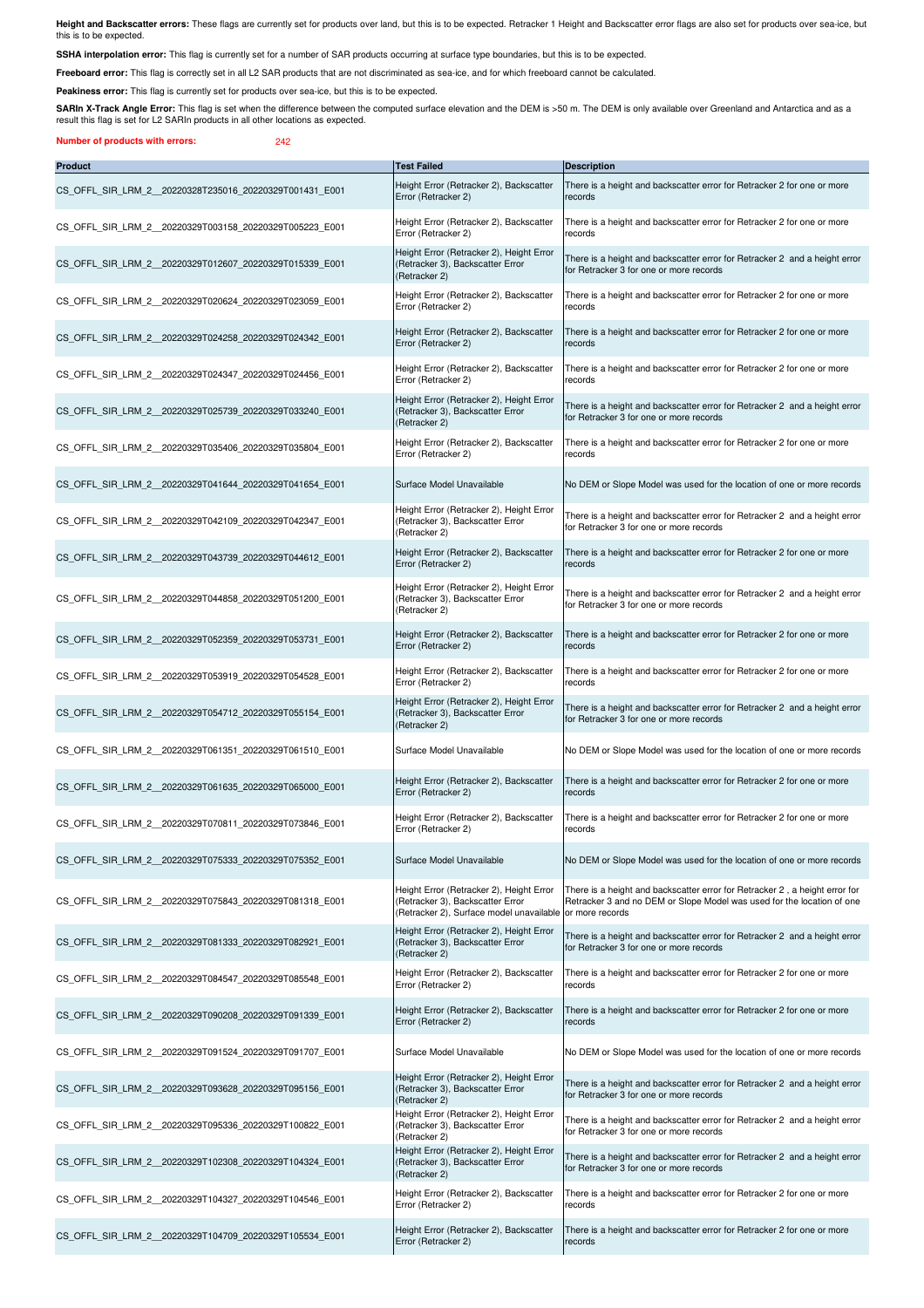| CS_OFFL_SIR_LRM_2__20220329T111638_20220329T111726_E001 | Surface Model Unavailable                                                                     | No DEM or Slope Model was used for the location of one or more records                                                       |
|---------------------------------------------------------|-----------------------------------------------------------------------------------------------|------------------------------------------------------------------------------------------------------------------------------|
| CS OFFL SIR LRM 2 20220329T112444 20220329T114751 E001  | Height Error (Retracker 2), Height Error<br>(Retracker 3), Backscatter Error<br>(Retracker 2) | There is a height and backscatter error for Retracker 2 and a height error<br>for Retracker 3 for one or more records        |
| CS OFFL SIR LRM 2 20220329T120042 20220329T122828 E001  | Height Error (Retracker 2), Height Error<br>(Retracker 3), Backscatter Error<br>(Retracker 2) | There is a height and backscatter error for Retracker 2 and a height error<br>for Retracker 3 for one or more records        |
| CS OFFL SIR LRM 2 20220329T125111 20220329T125224 E001  | Height Error (Retracker 2), Backscatter<br>Error (Retracker 2)                                | There is a height and backscatter error for Retracker 2 for one or more<br>records                                           |
| CS OFFL SIR LRM 2 20220329T130049 20220329T132711 E001  | Height Error (Retracker 2), Height Error<br>(Retracker 3), Backscatter Error<br>(Retracker 2) | There is a height and backscatter error for Retracker 2 and a height error<br>for Retracker 3 for one or more records        |
| CS OFFL SIR LRM 2 20220329T134007 20220329T141446 E001  | Height Error (Retracker 2), Height Error<br>(Retracker 3), Backscatter Error<br>(Retracker 2) | There is a height and backscatter error for Retracker 2 and a height error<br>for Retracker 3 for one or more records        |
| CS OFFL SIR LRM 2 20220329T143727 20220329T143738 E001  | Height Error (Retracker 2), Backscatter<br>Error (Retracker 2)                                | There is a height and backscatter error for Retracker 2 for one or more<br>records                                           |
| CS OFFL SIR LRM 2 20220329T143802 20220329T144505 E001  | Height Error (Retracker 2), Backscatter<br>Error (Retracker 2)                                | There is a height and backscatter error for Retracker 2 for one or more<br>records                                           |
| CS OFFL SIR LRM 2 20220329T150036 20220329T150708 E001  | Height Error (Retracker 2), Backscatter<br>Error (Retracker 2)                                | There is a height and backscatter error for Retracker 2 for one or more<br>records                                           |
| CS OFFL SIR LRM 2 20220329T151930 20220329T155336 E001  | Height Error (Retracker 2), Backscatter<br>Error (Retracker 2)                                | There is a height and backscatter error for Retracker 2 for one or more<br>records                                           |
| CS OFFL SIR LRM 2 20220329T161904 20220329T162028 E001  | Height Error (Retracker 2), Backscatter<br>Error (Retracker 2)                                | There is a height and backscatter error for Retracker 2 for one or more<br>records                                           |
| CS OFFL SIR LRM 2 20220329T162700 20220329T164637 E001  | Height Error (Retracker 2), Backscatter<br>Error (Retracker 2)                                | There is a height and backscatter error for Retracker 2 for one or more<br>records                                           |
| CS OFFL SIR LRM 2 20220329T165838 20220329T173319 E001  | Height Error (Retracker 2), Height Error<br>(Retracker 3), Backscatter Error<br>(Retracker 2) | There is a height and backscatter error for Retracker 2 and a height error<br>for Retracker 3 for one or more records        |
| CS OFFL SIR LRM 2 20220329T175800 20220329T180235 E001  | Height Error (Retracker 2), Backscatter<br>Error (Retracker 2)                                | There is a height and backscatter error for Retracker 2 for one or more<br>records                                           |
| CS OFFL SIR LRM 2 20220329T180316 20220329T182048 E001  | Height Error (Retracker 2), Height Error<br>(Retracker 3), Backscatter Error<br>(Retracker 2) | There is a height and backscatter error for Retracker 2 and a height error<br>for Retracker 3 for one or more records        |
| CS_OFFL_SIR_LRM_2_20220329T183927_20220329T190859_E001  | Height Error (Retracker 2), Height Error<br>(Retracker 3), Backscatter Error<br>(Retracker 2) | There is a height and backscatter error for Retracker 2 and a height error<br>for Retracker 3 for one or more records        |
| CS_OFFL_SIR_LRM_2_20220329T191337_20220329T191517_E001  | Surface Model Unavailable                                                                     | No DEM or Slope Model was used for the location of one or more records                                                       |
| CS OFFL SIR LRM 2 20220329T192826 20220329T194653 E001  | Height Error (Retracker 2), Backscatter<br>Error (Retracker 2)                                | There is a height and backscatter error for Retracker 2 for one or more<br>records                                           |
| CS OFFL SIR LRM 2 20220329T194742 20220329T200103 E001  | Height Error (Retracker 2), Backscatter<br>Error (Retracker 2)                                | There is a height and backscatter error for Retracker 2 for one or more<br>records                                           |
| CS OFFL SIR LRM 2 20220329T201816 20220329T203359 E001  | Error (Retracker 2)                                                                           | Height Error (Retracker 2), Backscatter   There is a height and backscatter error for Retracker 2 for one or more<br>records |
| CS OFFL SIR LRM 2 20220329T203601 20220329T204524 E001  | Height Error (Retracker 2), Backscatter<br>Error (Retracker 2)                                | There is a height and backscatter error for Retracker 2 for one or more<br>records                                           |
| CS OFFL SIR LRM 2 20220329T210852 20220329T210948 E001  | Height Error (Retracker 2), Backscatter<br>Error (Retracker 2)                                | There is a height and backscatter error for Retracker 2 for one or more<br>records                                           |
| CS OFFL SIR LRM 2 20220329T211308 20220329T212443 E001  | Height Error (Retracker 2), Backscatter<br>Error (Retracker 2)                                | There is a height and backscatter error for Retracker 2 for one or more<br>records                                           |
| CS OFFL SIR LRM 2 20220329T214053 20220329T214205 E001  | Height Error (Retracker 2), Backscatter<br>Error (Retracker 2)                                | There is a height and backscatter error for Retracker 2 for one or more<br>records                                           |
| CS OFFL SIR LRM 2 20220329T215729 20220329T221303 E001  | Height Error (Retracker 2), Backscatter<br>Error (Retracker 2)                                | There is a height and backscatter error for Retracker 2 for one or more<br>records                                           |
| CS OFFL SIR LRM 2 20220329T222612 20220329T222714 E001  | Surface Model Unavailable                                                                     | No DEM or Slope Model was used for the location of one or more records                                                       |
| CS OFFL SIR LRM 2 20220329T225103 20220329T232349 E001  | Height Error (Retracker 2), Backscatter<br>Error (Retracker 2)                                | There is a height and backscatter error for Retracker 2 for one or more<br>records                                           |
| CS OFFL SIR LRM 2 20220329T233652 20220330T000303 E001  | Height Error (Retracker 2), Height Error<br>(Retracker 3), Backscatter Error<br>(Retracker 2) | There is a height and backscatter error for Retracker 2 and a height error<br>for Retracker 3 for one or more records        |
| CS OFFL SIR SAR 2 20220329T001432 20220329T001532 E001  | Backscatter Error (Retracker 2),<br>Backscatter Error (Retracker 3)                           | There is a backscatter error for Retracker 2 and 3 for one or more records                                                   |
| CS OFFL SIR SAR 2 20220329T002639 20220329T002714 E001  | Backscatter Error (Retracker 2),<br>Backscatter Error (Retracker 3)                           | There is a backscatter error for Retracker 2 and 3 for one or more records                                                   |
| CS OFFL SIR SAR 2 20220329T003031 20220329T003157 E001  | Backscatter Error (Retracker 2),<br>Backscatter Error (Retracker 3)                           | There is a backscatter error for Retracker 2 and 3 for one or more records                                                   |
| CS OFFL SIR SAR 2 20220329T010302 20220329T010427 E001  | Backscatter Error (Retracker 2),<br>Backscatter Error (Retracker 3)                           | There is a backscatter error for Retracker 2 and 3 for one or more records                                                   |
| CS OFFL SIR SAR 2 20220329T010535 20220329T010704 E001  | Backscatter Error (Retracker 2),<br>Backscatter Error (Retracker 3)                           | There is a backscatter error for Retracker 2 and 3 for one or more records                                                   |
| CS OFFL SIR SAR 2 20220329T010729 20220329T011243 E001  | Backscatter Error (Retracker 2),<br>Backscatter Error (Retracker 3)                           | There is a backscatter error for Retracker 2 and 3 for one or more records                                                   |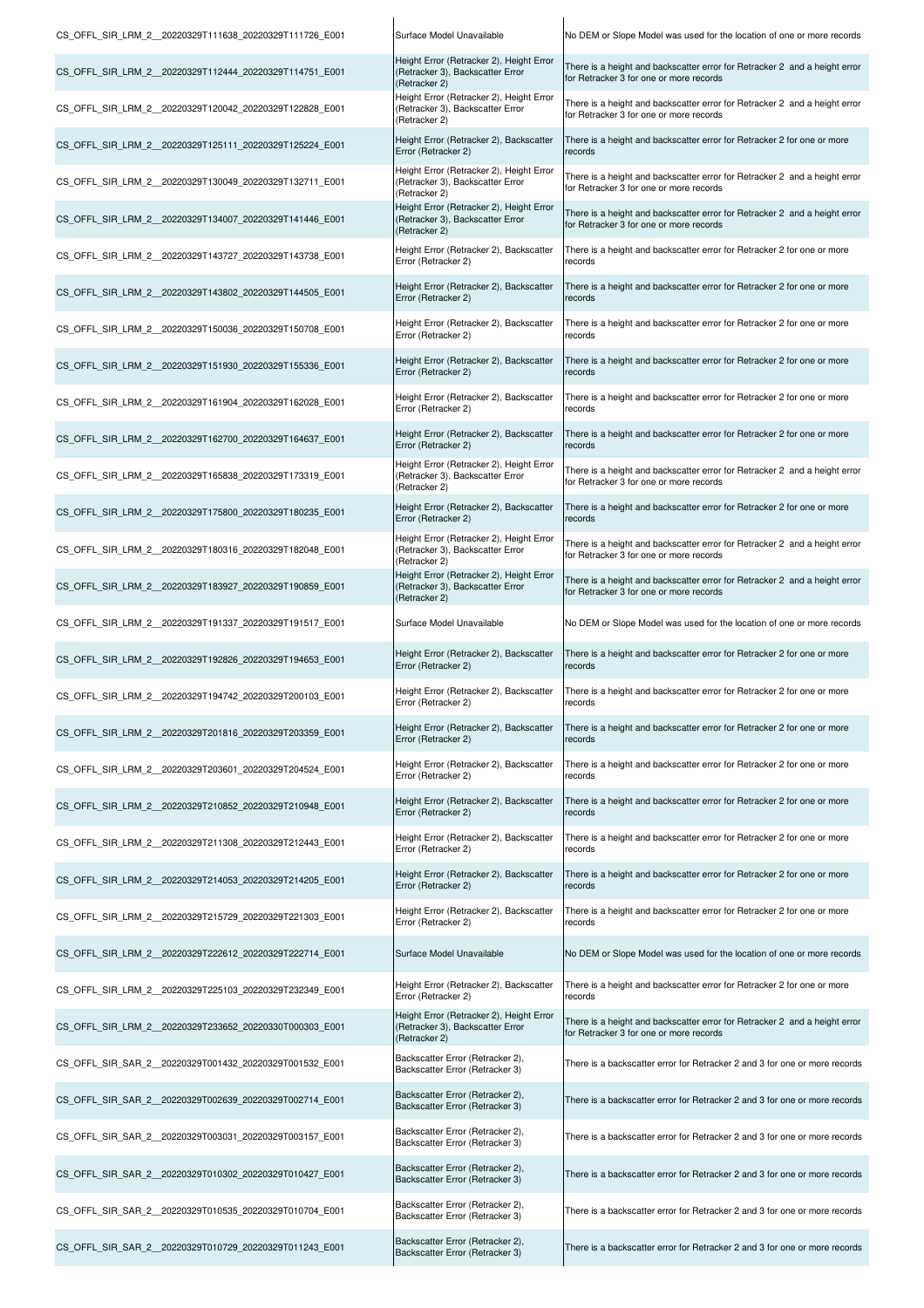| CS_OFFL_SIR_SAR_2_20220329T012412_20220329T012607_E001 | Backscatter Error (Retracker 2),<br>Backscatter Error (Retracker 3) | There is a backscatter error for Retracker 2 and 3 for one or more records |
|--------------------------------------------------------|---------------------------------------------------------------------|----------------------------------------------------------------------------|
| CS_OFFL_SIR_SAR_2_20220329T015340_20220329T015502_E001 | Backscatter Error (Retracker 2),<br>Backscatter Error (Retracker 3) | There is a backscatter error for Retracker 2 and 3 for one or more records |
| CS OFFL SIR SAR 2 20220329T023528 20220329T023732 E001 | Backscatter Error (Retracker 2),<br>Backscatter Error (Retracker 3) | There is a backscatter error for Retracker 2 and 3 for one or more records |
| CS_OFFL_SIR_SAR_2_20220329T024058_20220329T024257_E001 | Backscatter Error (Retracker 2),<br>Backscatter Error (Retracker 3) | There is a backscatter error for Retracker 2 and 3 for one or more records |
| CS OFFL SIR SAR 2 20220329T024457 20220329T024611 E001 | Backscatter Error (Retracker 2),<br>Backscatter Error (Retracker 3) | There is a backscatter error for Retracker 2 and 3 for one or more records |
| CS OFFL SIR SAR 2 20220329T024633 20220329T025432 E001 | Backscatter Error (Retracker 2),<br>Backscatter Error (Retracker 3) | There is a backscatter error for Retracker 2 and 3 for one or more records |
| CS OFFL SIR SAR 2 20220329T033241 20220329T033454 E001 | Backscatter Error (Retracker 2),<br>Backscatter Error (Retracker 3) | There is a backscatter error for Retracker 2 and 3 for one or more records |
| CS_OFFL_SIR_SAR_2_20220329T034445_20220329T034458_E001 | Backscatter Error (Retracker 2),<br>Backscatter Error (Retracker 3) | There is a backscatter error for Retracker 2 and 3 for one or more records |
| CS_OFFL_SIR_SAR_2_20220329T034806_20220329T035004_E001 | Backscatter Error (Retracker 2),<br>Backscatter Error (Retracker 3) | There is a backscatter error for Retracker 2 and 3 for one or more records |
| CS OFFL SIR SAR 2 20220329T035128 20220329T035405 E001 | Backscatter Error (Retracker 2),<br>Backscatter Error (Retracker 3) | There is a backscatter error for Retracker 2 and 3 for one or more records |
| CS OFFL SIR SAR 2 20220329T041224 20220329T041604 E001 | Backscatter Error (Retracker 2),<br>Backscatter Error (Retracker 3) | There is a backscatter error for Retracker 2 and 3 for one or more records |
| CS_OFFL_SIR_SAR_2_20220329T041812_20220329T041941_E001 | Backscatter Error (Retracker 2),<br>Backscatter Error (Retracker 3) | There is a backscatter error for Retracker 2 and 3 for one or more records |
| CS OFFL SIR SAR 2 20220329T042348 20220329T042423 E001 | Backscatter Error (Retracker 2),<br>Backscatter Error (Retracker 3) | There is a backscatter error for Retracker 2 and 3 for one or more records |
| CS OFFL SIR SAR 2 20220329T042509 20220329T043357 E001 | Backscatter Error (Retracker 2),<br>Backscatter Error (Retracker 3) | There is a backscatter error for Retracker 2 and 3 for one or more records |
| CS OFFL SIR SAR 2 20220329T043436 20220329T043448 E001 | Backscatter Error (Retracker 2),<br>Backscatter Error (Retracker 3) | There is a backscatter error for Retracker 2 and 3 for one or more records |
| CS OFFL SIR SAR 2 20220329T043529 20220329T043627 E001 | Backscatter Error (Retracker 2),<br>Backscatter Error (Retracker 3) | There is a backscatter error for Retracker 2 and 3 for one or more records |
| CS OFFL SIR SAR 2 20220329T043649 20220329T043739 E001 | Backscatter Error (Retracker 2),<br>Backscatter Error (Retracker 3) | There is a backscatter error for Retracker 2 and 3 for one or more records |
| CS_OFFL_SIR_SAR_2_20220329T044613_20220329T044857_E001 | Backscatter Error (Retracker 2),<br>Backscatter Error (Retracker 3) | There is a backscatter error for Retracker 2 and 3 for one or more records |
| CS OFFL SIR SAR 2 20220329T051201 20220329T051338 E001 | Backscatter Error (Retracker 2),<br>Backscatter Error (Retracker 3) | There is a backscatter error for Retracker 2 and 3 for one or more records |
| CS OFFL SIR SAR 2 20220329T052350 20220329T052358 E001 | Backscatter Error (Retracker 2),<br>Backscatter Error (Retracker 3) | There is a backscatter error for Retracker 2 and 3 for one or more records |
| CS OFFL SIR SAR 2 20220329T053731 20220329T053918 E001 | Backscatter Error (Retracker 2),<br>Backscatter Error (Retracker 3) | There is a backscatter error for Retracker 2 and 3 for one or more records |
| CS OFFL SIR SAR 2 20220329T055154 20220329T055844 E001 | Backscatter Error (Retracker 2),<br>Backscatter Error (Retracker 3) | There is a backscatter error for Retracker 2 and 3 for one or more records |
| CS OFFL SIR SAR 2 20220329T055844 20220329T060024 E001 | Backscatter Error (Retracker 2),<br>Backscatter Error (Retracker 3) | There is a backscatter error for Retracker 2 and 3 for one or more records |
| CS OFFL SIR SAR 2 20220329T060110 20220329T060253 E001 | Backscatter Error (Retracker 2),<br>Backscatter Error (Retracker 3) | There is a backscatter error for Retracker 2 and 3 for one or more records |
| CS OFFL SIR SAR 2 20220329T060605 20220329T061351 E001 | Backscatter Error (Retracker 2),<br>Backscatter Error (Retracker 3) | There is a backscatter error for Retracker 2 and 3 for one or more records |
| CS OFFL SIR SAR 2 20220329T061511 20220329T061623 E001 | Backscatter Error (Retracker 2),<br>Backscatter Error (Retracker 3) | There is a backscatter error for Retracker 2 and 3 for one or more records |
| CS OFFL SIR SAR 2 20220329T061624 20220329T061634 E001 | Backscatter Error (Retracker 2),<br>Backscatter Error (Retracker 3) | There is a backscatter error for Retracker 2 and 3 for one or more records |
| CS OFFL SIR SAR 2 20220329T065000 20220329T065015 E001 | Backscatter Error (Retracker 2),<br>Backscatter Error (Retracker 3) | There is a backscatter error for Retracker 2 and 3 for one or more records |
| CS OFFL SIR SAR 2 20220329T070210 20220329T070318 E001 | Backscatter Error (Retracker 2),<br>Backscatter Error (Retracker 3) | There is a backscatter error for Retracker 2 and 3 for one or more records |
| CS_OFFL_SIR_SAR_2_20220329T070514_20220329T070810_E001 | Backscatter Error (Retracker 2),<br>Backscatter Error (Retracker 3) | There is a backscatter error for Retracker 2 and 3 for one or more records |
| CS_OFFL_SIR_SAR_2_20220329T073847_20220329T073912_E001 | Backscatter Error (Retracker 2),<br>Backscatter Error (Retracker 3) | There is a backscatter error for Retracker 2 and 3 for one or more records |
| CS OFFL SIR SAR 2 20220329T074504 20220329T075046 E001 | Backscatter Error (Retracker 2),<br>Backscatter Error (Retracker 3) | There is a backscatter error for Retracker 2 and 3 for one or more records |
| CS OFFL SIR SAR 2 20220329T075102 20220329T075221 E001 | Backscatter Error (Retracker 2),<br>Backscatter Error (Retracker 3) | There is a backscatter error for Retracker 2 and 3 for one or more records |
| CS_OFFL_SIR_SAR_2_20220329T075457_20220329T075842_E001 | Backscatter Error (Retracker 2),<br>Backscatter Error (Retracker 3) | There is a backscatter error for Retracker 2 and 3 for one or more records |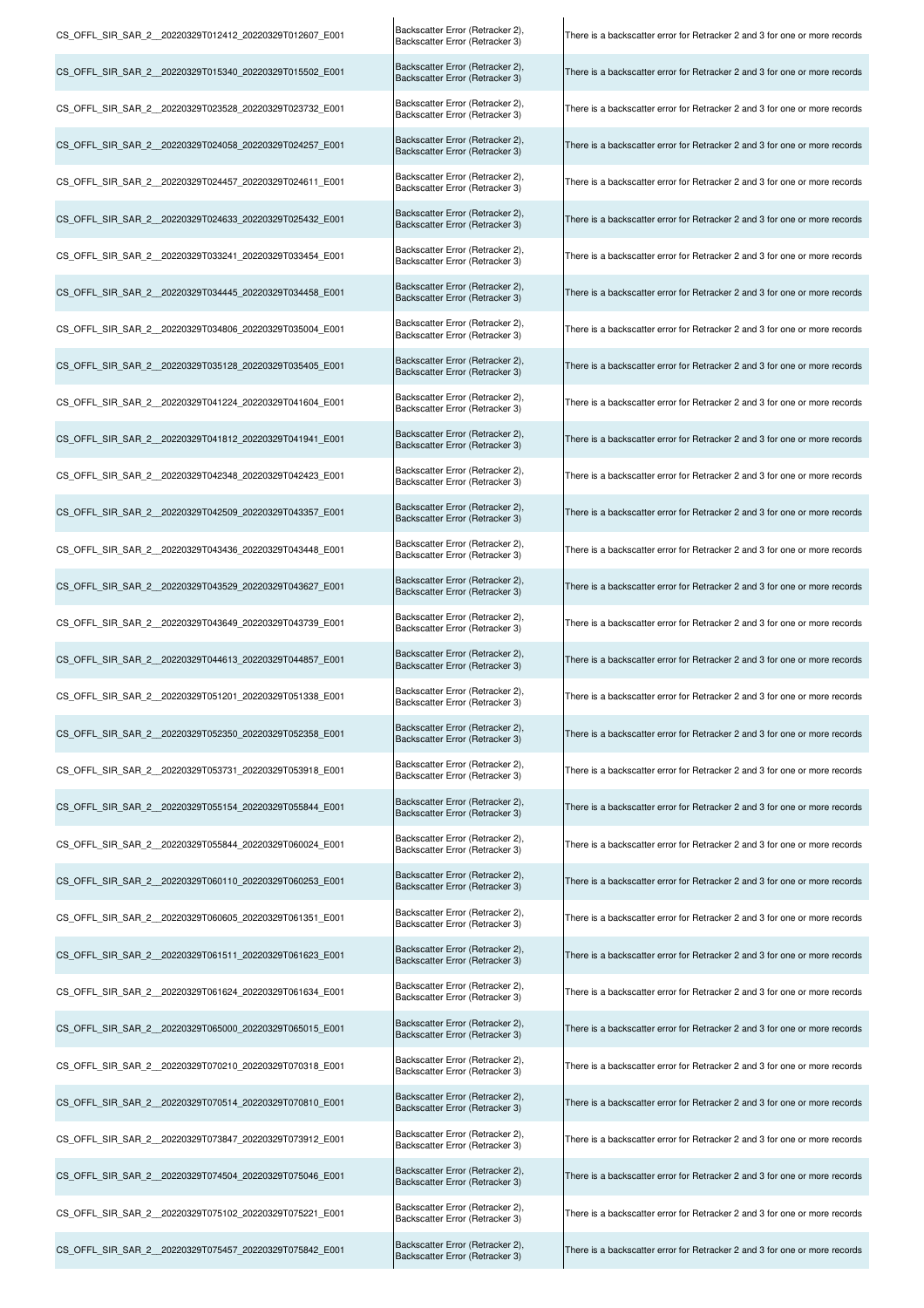| CS OFFL SIR SAR 2 20220329T081318 20220329T081332 E001 | Backscatter Error (Retracker 2),<br>Backscatter Error (Retracker 3) | There is a backscatter error for Retracker 2 and 3 for one or more records |
|--------------------------------------------------------|---------------------------------------------------------------------|----------------------------------------------------------------------------|
| CS OFFL SIR SAR 2 20220329T084027 20220329T084546 E001 | Backscatter Error (Retracker 2),<br>Backscatter Error (Retracker 3) | There is a backscatter error for Retracker 2 and 3 for one or more records |
| CS OFFL SIR SAR 2 20220329T091340 20220329T091523 E001 | Backscatter Error (Retracker 2),<br>Backscatter Error (Retracker 3) | There is a backscatter error for Retracker 2 and 3 for one or more records |
| CS_OFFL_SIR_SAR_2_20220329T092058_20220329T092204_E001 | Backscatter Error (Retracker 2),<br>Backscatter Error (Retracker 3) | There is a backscatter error for Retracker 2 and 3 for one or more records |
| CS OFFL SIR SAR 2 20220329T092419 20220329T092651 E001 | Backscatter Error (Retracker 2),<br>Backscatter Error (Retracker 3) | There is a backscatter error for Retracker 2 and 3 for one or more records |
| CS_OFFL_SIR_SAR_2_20220329T092651_20220329T093105_E001 | Backscatter Error (Retracker 2),<br>Backscatter Error (Retracker 3) | There is a backscatter error for Retracker 2 and 3 for one or more records |
| CS OFFL SIR SAR 2 20220329T095156 20220329T095335 E001 | Backscatter Error (Retracker 2),<br>Backscatter Error (Retracker 3) | There is a backscatter error for Retracker 2 and 3 for one or more records |
| CS_OFFL_SIR_SAR_2_20220329T100823_20220329T100834_E001 | Backscatter Error (Retracker 2),<br>Backscatter Error (Retracker 3) | There is a backscatter error for Retracker 2 and 3 for one or more records |
| CS OFFL SIR SAR 2 20220329T105535 20220329T105819 E001 | Backscatter Error (Retracker 2),<br>Backscatter Error (Retracker 3) | There is a backscatter error for Retracker 2 and 3 for one or more records |
| CS_OFFL_SIR_SAR_2_20220329T110244_20220329T110805_E001 | Backscatter Error (Retracker 2),<br>Backscatter Error (Retracker 3) | There is a backscatter error for Retracker 2 and 3 for one or more records |
| CS OFFL SIR SAR 2 20220329T110839 20220329T110935 E001 | Backscatter Error (Retracker 2),<br>Backscatter Error (Retracker 3) | There is a backscatter error for Retracker 2 and 3 for one or more records |
| CS OFFL SIR SAR 2 20220329T112256 20220329T112443 E001 | Backscatter Error (Retracker 2),<br>Backscatter Error (Retracker 3) | There is a backscatter error for Retracker 2 and 3 for one or more records |
| CS OFFL SIR SAR 2 20220329T114751 20220329T114829 E001 | Backscatter Error (Retracker 2),<br>Backscatter Error (Retracker 3) | There is a backscatter error for Retracker 2 and 3 for one or more records |
| CS_OFFL_SIR_SAR_2_20220329T120009_20220329T120041_E001 | Backscatter Error (Retracker 2),<br>Backscatter Error (Retracker 3) | There is a backscatter error for Retracker 2 and 3 for one or more records |
| CS OFFL SIR SAR 2 20220329T124106 20220329T125111 E001 | Backscatter Error (Retracker 2),<br>Backscatter Error (Retracker 3) | There is a backscatter error for Retracker 2 and 3 for one or more records |
| CS OFFL SIR SAR 2 20220329T133858 20220329T134007 E001 | Backscatter Error (Retracker 2),<br>Backscatter Error (Retracker 3) | There is a backscatter error for Retracker 2 and 3 for one or more records |
| CS_OFFL_SIR_SAR_2_20220329T141830_20220329T142157_E001 | Backscatter Error (Retracker 2),<br>Backscatter Error (Retracker 3) | There is a backscatter error for Retracker 2 and 3 for one or more records |
| CS_OFFL_SIR_SAR_2_20220329T142157_20220329T142607_E001 | Backscatter Error (Retracker 2),<br>Backscatter Error (Retracker 3) | There is a backscatter error for Retracker 2 and 3 for one or more records |
| CS_OFFL_SIR_SAR_2_20220329T142631_20220329T143119_E001 | Backscatter Error (Retracker 2),<br>Backscatter Error (Retracker 3) | There is a backscatter error for Retracker 2 and 3 for one or more records |
| CS OFFL SIR SAR 2 20220329T143652 20220329T143726 E001 | Backscatter Error (Retracker 2),<br>Backscatter Error (Retracker 3) | There is a backscatter error for Retracker 2 and 3 for one or more records |
| CS OFFL SIR SAR 2 20220329T145532 20220329T150036 E001 | Backscatter Error (Retracker 2),<br>Backscatter Error (Retracker 3) | There is a backscatter error for Retracker 2 and 3 for one or more records |
| CS OFFL SIR SAR 2 20220329T150708 20220329T150726 E001 | Backscatter Error (Retracker 2),<br>Backscatter Error (Retracker 3) | There is a backscatter error for Retracker 2 and 3 for one or more records |
| CS OFFL SIR SAR 2 20220329T151744 20220329T151929 E001 | Backscatter Error (Retracker 2),<br>Backscatter Error (Retracker 3) | There is a backscatter error for Retracker 2 and 3 for one or more records |
| CS OFFL SIR SAR 2 20220329T155336 20220329T155419 E001 | Backscatter Error (Retracker 2),<br>Backscatter Error (Retracker 3) | There is a backscatter error for Retracker 2 and 3 for one or more records |
| CS_OFFL_SIR_SAR_2_20220329T155552_20220329T155555_E001 | Backscatter Error (Retracker 2),<br>Backscatter Error (Retracker 3) | There is a backscatter error for Retracker 2 and 3 for one or more records |
| CS OFFL SIR SAR 2 20220329T155637 20220329T155653 E001 | Backscatter Error (Retracker 2),<br>Backscatter Error (Retracker 3) | There is a backscatter error for Retracker 2 and 3 for one or more records |
| CS OFFL SIR SAR 2 20220329T155717 20220329T160416 E001 | Backscatter Error (Retracker 2),<br>Backscatter Error (Retracker 3) | There is a backscatter error for Retracker 2 and 3 for one or more records |
| CS OFFL SIR SAR 2 20220329T160416 20220329T160542 E001 | Backscatter Error (Retracker 2),<br>Backscatter Error (Retracker 3) | There is a backscatter error for Retracker 2 and 3 for one or more records |
| CS OFFL SIR SAR 2 20220329T160553 20220329T160725 E001 | Backscatter Error (Retracker 2),<br>Backscatter Error (Retracker 3) | There is a backscatter error for Retracker 2 and 3 for one or more records |
| CS OFFL SIR SAR 2 20220329T160930 20220329T161317 E001 | Backscatter Error (Retracker 2),<br>Backscatter Error (Retracker 3) | There is a backscatter error for Retracker 2 and 3 for one or more records |
| CS_OFFL_SIR_SAR_2_20220329T161544_20220329T161904_E001 | Backscatter Error (Retracker 2),<br>Backscatter Error (Retracker 3) | There is a backscatter error for Retracker 2 and 3 for one or more records |
| CS_OFFL_SIR_SAR_2_20220329T164638_20220329T164646_E001 | Backscatter Error (Retracker 2),<br>Backscatter Error (Retracker 3) | There is a backscatter error for Retracker 2 and 3 for one or more records |
| CS OFFL SIR SAR 2 20220329T165628 20220329T165838 E001 | Backscatter Error (Retracker 2),<br>Backscatter Error (Retracker 3) | There is a backscatter error for Retracker 2 and 3 for one or more records |
| CS OFFL SIR SAR 2 20220329T173320 20220329T173432 E001 | Backscatter Error (Retracker 2),<br>Backscatter Error (Retracker 3) | There is a backscatter error for Retracker 2 and 3 for one or more records |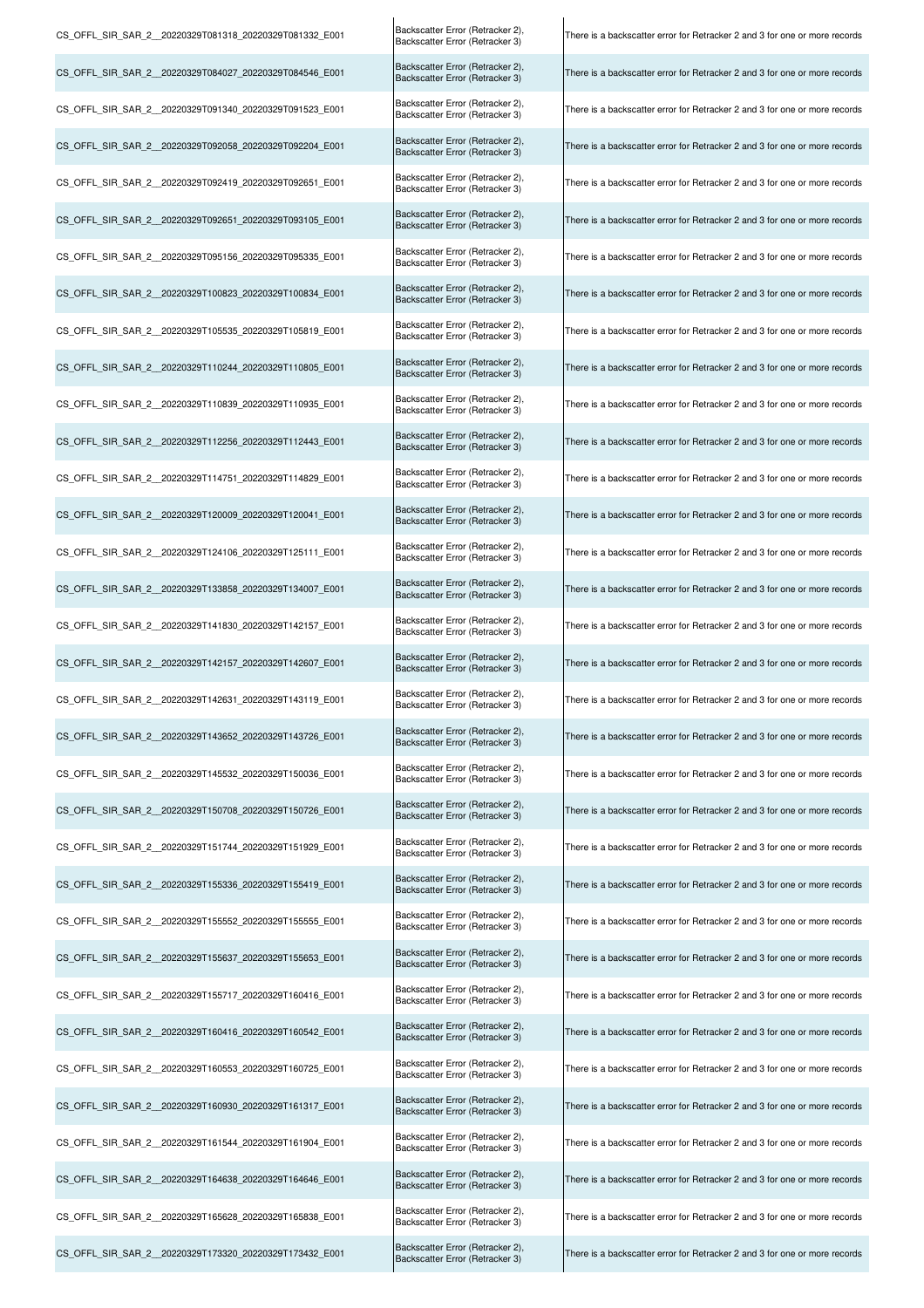| CS_OFFL_SIR_SAR_2_20220329T173603_20220329T174317_E001  | Backscatter Error (Retracker 2),<br>Backscatter Error (Retracker 3)                                                                            | There is a backscatter error for Retracker 2 and 3 for one or more records                                                                                                            |
|---------------------------------------------------------|------------------------------------------------------------------------------------------------------------------------------------------------|---------------------------------------------------------------------------------------------------------------------------------------------------------------------------------------|
| CS_OFFL_SIR_SAR_2_20220329T174317_20220329T174541_E001  | Backscatter Error (Retracker 2),<br>Backscatter Error (Retracker 3)                                                                            | There is a backscatter error for Retracker 2 and 3 for one or more records                                                                                                            |
| CS_OFFL_SIR_SAR_2_20220329T174557_20220329T174731_E001  | Backscatter Error (Retracker 2),<br>Backscatter Error (Retracker 3)                                                                            | There is a backscatter error for Retracker 2 and 3 for one or more records                                                                                                            |
| CS_OFFL_SIR_SAR_2_20220329T174746_20220329T175759_E001  | Backscatter Error (Retracker 2),<br>Backscatter Error (Retracker 3)                                                                            | There is a backscatter error for Retracker 2 and 3 for one or more records                                                                                                            |
| CS OFFL SIR SAR 2 20220329T182049 20220329T182341 E001  | Backscatter Error (Retracker 2),<br>Backscatter Error (Retracker 3)                                                                            | There is a backscatter error for Retracker 2 and 3 for one or more records                                                                                                            |
| CS OFFL SIR SAR 2 20220329T182546 20220329T182718 E001  | Backscatter Error (Retracker 2),<br>Backscatter Error (Retracker 3)                                                                            | There is a backscatter error for Retracker 2 and 3 for one or more records                                                                                                            |
| CS_OFFL_SIR_SAR_2__20220329T183748_20220329T183926_E001 | Backscatter Error (Retracker 2),<br>Backscatter Error (Retracker 3)                                                                            | There is a backscatter error for Retracker 2 and 3 for one or more records                                                                                                            |
| CS OFFL SIR SAR 2 20220329T190859 20220329T191334 E001  | Backscatter Error (Retracker 2),<br>Backscatter Error (Retracker 3)                                                                            | There is a backscatter error for Retracker 2 and 3 for one or more records                                                                                                            |
| CS_OFFL_SIR_SAR_2__20220329T191751_20220329T192212_E001 | Backscatter Error (Retracker 2),<br>Backscatter Error (Retracker 3)                                                                            | There is a backscatter error for Retracker 2 and 3 for one or more records                                                                                                            |
| CS OFFL SIR SAR 2 20220329T192213 20220329T192323 E001  | Backscatter Error (Retracker 2),<br>Backscatter Error (Retracker 3)                                                                            | There is a backscatter error for Retracker 2 and 3 for one or more records                                                                                                            |
| CS OFFL SIR SAR 2 20220329T192746 20220329T192825 E001  | Backscatter Error (Retracker 2),<br>Backscatter Error (Retracker 3)                                                                            | There is a backscatter error for Retracker 2 and 3 for one or more records                                                                                                            |
| CS OFFL SIR SAR 2 20220329T194654 20220329T194741 E001  | Backscatter Error (Retracker 2),<br>Backscatter Error (Retracker 3)                                                                            | There is a backscatter error for Retracker 2 and 3 for one or more records                                                                                                            |
| CS_OFFL_SIR_SAR_2_20220329T200103_20220329T200701_E001  | Backscatter Error (Retracker 2),<br>Backscatter Error (Retracker 3)                                                                            | There is a backscatter error for Retracker 2 and 3 for one or more records                                                                                                            |
| CS_OFFL_SIR_SAR_2_20220329T203359_20220329T203601_E001  | Backscatter Error (Retracker 2),<br>Backscatter Error (Retracker 3)                                                                            | There is a backscatter error for Retracker 2 and 3 for one or more records                                                                                                            |
| CS_OFFL_SIR_SAR_2_20220329T205547_20220329T210038_E001  | Backscatter Error (Retracker 2),<br>Backscatter Error (Retracker 3)                                                                            | There is a backscatter error for Retracker 2 and 3 for one or more records                                                                                                            |
| CS_OFFL_SIR_SAR_2__20220329T210038_20220329T210220_E001 | Backscatter Error (Retracker 2),<br>Backscatter Error (Retracker 3)                                                                            | There is a backscatter error for Retracker 2 and 3 for one or more records                                                                                                            |
| CS_OFFL_SIR_SAR_2_20220329T210728_20220329T210851_E001  | Backscatter Error (Retracker 2),<br>Backscatter Error (Retracker 3)                                                                            | There is a backscatter error for Retracker 2 and 3 for one or more records                                                                                                            |
| CS_OFFL_SIR_SAR_2_20220329T210949_20220329T211307_E001  | Backscatter Error (Retracker 2),<br>Backscatter Error (Retracker 3)                                                                            | There is a backscatter error for Retracker 2 and 3 for one or more records                                                                                                            |
| CS_OFFL_SIR_SAR_2_20220329T215726_20220329T215728_E001  | Backscatter Error (Retracker 2),<br>Backscatter Error (Retracker 3)                                                                            | There is a backscatter error for Retracker 2 and 3 for one or more records                                                                                                            |
| CS_OFFL_SIR_SAR_2_20220329T221304_20220329T221957_E001  | Backscatter Error (Retracker 2),<br>Backscatter Error (Retracker 3)                                                                            | There is a backscatter error for Retracker 2 and 3 for one or more records                                                                                                            |
| CS_OFFL_SIR_SAR_2_20220329T223528_20220329T224142_E001  | Backscatter Error (Retracker 2),<br>Backscatter Error (Retracker 3)                                                                            | There is a backscatter error for Retracker 2 and 3 for one or more records                                                                                                            |
| CS OFFL SIR SAR 2 20220329T224406 20220329T224422 E001  | Backscatter Error (Retracker 2),<br>Backscatter Error (Retracker 3)                                                                            | There is a backscatter error for Retracker 2 and 3 for one or more records                                                                                                            |
| CS_OFFL_SIR_SAR_2_20220329T224607_20220329T224710_E001  | Backscatter Error (Retracker 2),<br>Backscatter Error (Retracker 3)                                                                            | There is a backscatter error for Retracker 2 and 3 for one or more records                                                                                                            |
| CS_OFFL_SIR_SAR_2_20220329T224722_20220329T224939_E001  | Backscatter Error (Retracker 2),<br>Backscatter Error (Retracker 3)                                                                            | There is a backscatter error for Retracker 2 and 3 for one or more records                                                                                                            |
| CS OFFL SIR SAR 2 20220329T232350 20220329T232422 E001  | Backscatter Error (Retracker 2),<br>Backscatter Error (Retracker 3)                                                                            | There is a backscatter error for Retracker 2 and 3 for one or more records                                                                                                            |
| CS OFFL SIR SAR 2 20220329T233647 20220329T233651 E001  | Backscatter Error (Retracker 2),<br>Backscatter Error (Retracker 3)                                                                            | There is a backscatter error for Retracker 2 and 3 for one or more records                                                                                                            |
| CS_OFFL_SIR_SIN_2_20220329T001532_20220329T001652_E001  | Backscatter Error (Retracker 2),<br>Backscatter Error (Retracker 3), SARIn ><br>track Angle Error                                              | There is a backscatter error for Retracker 2 and 3 and an ambiguous angle<br>was detected for SARIn mode for one or more records                                                      |
| CS_OFFL_SIR_SIN_2_20220329T001847_20220329T001939_E001  | SARIn X-track Angle Error                                                                                                                      | An ambiguous angle was detected for SARIn mode for one or more<br>records                                                                                                             |
| CS_OFFL_SIR_SIN_2_20220329T002424_20220329T002638_E001  | Backscatter Error (Retracker 2),<br>Backscatter Error (Retracker 3), SARIn ><br>track Angle Error                                              | There is a backscatter error for Retracker 2 and 3 and an ambiguous angle<br>was detected for SARIn mode for one or more records                                                      |
| CS_OFFL_SIR_SIN_2_20220329T003022_20220329T003030_E001  | Backscatter Error (Retracker 2),<br>Backscatter Error (Retracker 3)                                                                            | There is a backscatter error for Retracker 2 and 3 for one or more records                                                                                                            |
| CS OFFL SIR SIN 2 20220329T005340 20220329T005450 E001  | SARIn X-track Angle Error, Surface<br>model unavailable                                                                                        | An ambiguous angle was detected for SARIn mode and no DEM or Slope<br>Model was used for one or more records                                                                          |
| CS_OFFL_SIR_SIN_2_20220329T010427_20220329T010535_E001  | Backscatter Error (Retracker 2),<br>Backscatter Error (Retracker 3), SARIn ><br>track Angle Error, Surface model                               | There is a backscatter error for Retracker 2 and 3, an ambiguous angle<br>was detected for SARIn mode, and no DEM or Slope Model was used for<br>the location for one or more records |
| CS_OFFL_SIR_SIN_2_20220329T010705_20220329T010728_E001  | unavailable<br>Backscatter Error (Retracker 2),<br>Backscatter Error (Retracker 3), SARIn ><br>track Angle Error, Surface model<br>unavailable | There is a backscatter error for Retracker 2 and 3, an ambiguous angle<br>was detected for SARIn mode, and no DEM or Slope Model was used for<br>the location for one or more records |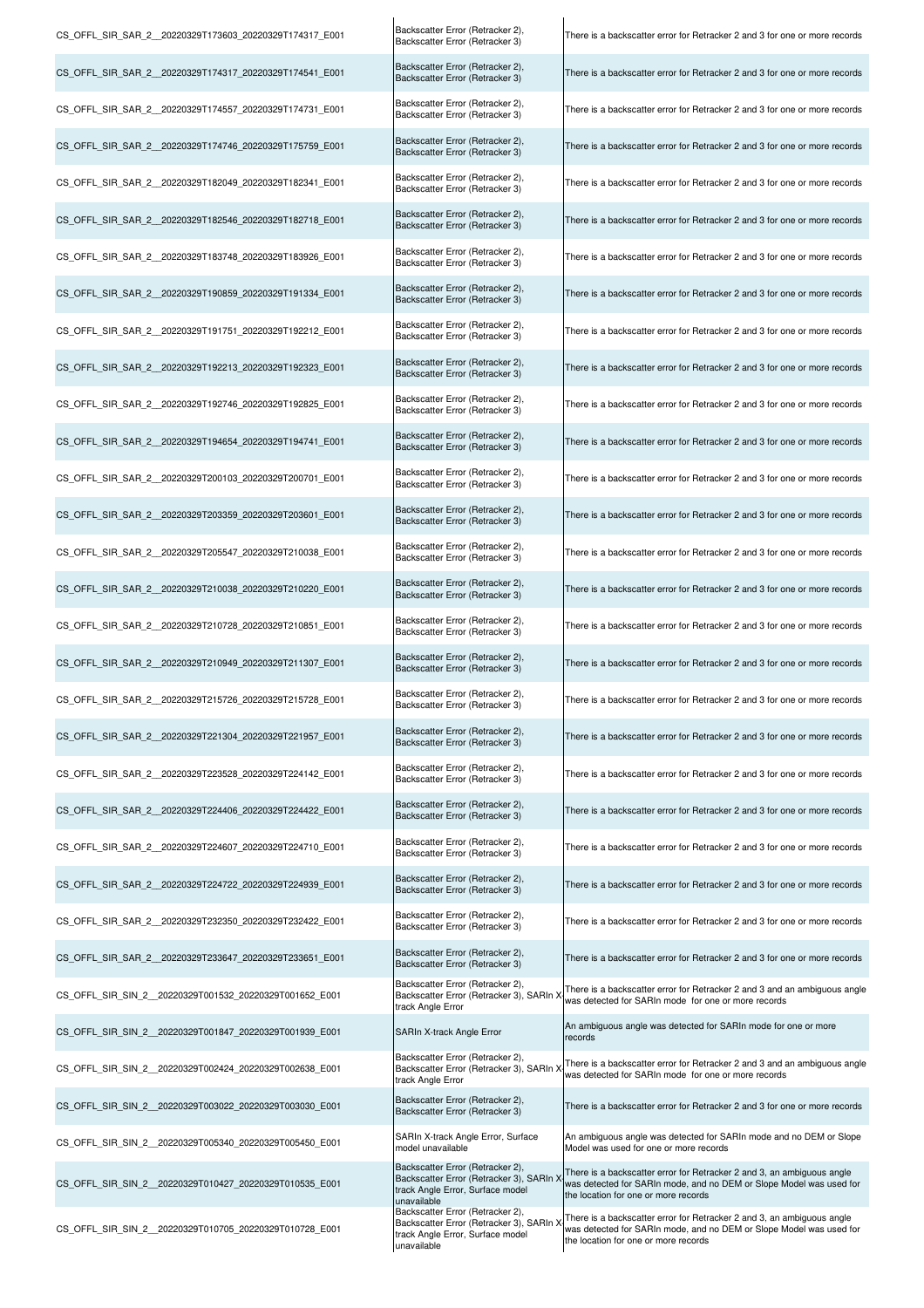| CS OFFL SIR SIN 2 20220329T011244 20220329T012406 E001 | Backscatter Error (Retracker 2),<br>Backscatter Error (Retracker 3), SARIn X<br>track Angle Error, Surface model<br>unavailable | There is a backscatter error for Retracker 2 and 3, an ambiguous angle<br>was detected for SARIn mode, and no DEM or Slope Model was used for<br>the location for one or more records |
|--------------------------------------------------------|---------------------------------------------------------------------------------------------------------------------------------|---------------------------------------------------------------------------------------------------------------------------------------------------------------------------------------|
| CS_OFFL_SIR_SIN_2_20220329T015502_20220329T015622_E001 | Backscatter Error (Retracker 2),<br>Backscatter Error (Retracker 3), SARIn X<br>track Angle Error                               | There is a backscatter error for Retracker 2 and 3 and an ambiguous angle<br>was detected for SARIn mode for one or more records                                                      |
| CS_OFFL_SIR_SIN_2_20220329T015642_20220329T015859_E001 | Backscatter Error (Retracker 2),<br>Backscatter Error (Retracker 3), SARIn X<br>track Angle Error                               | There is a backscatter error for Retracker 2 and 3 and an ambiguous angle<br>was detected for SARIn mode for one or more records                                                      |
| CS_OFFL_SIR_SIN_2_20220329T020456_20220329T020623_E001 | Backscatter Error (Retracker 2),<br>Backscatter Error (Retracker 3), SARIn X<br>track Angle Error                               | There is a backscatter error for Retracker 2 and 3 and an ambiguous angle<br>was detected for SARIn mode for one or more records                                                      |
| CS OFFL SIR SIN 2 20220329T024343 20220329T024346 E001 | Backscatter Error (Retracker 2),<br>Backscatter Error (Retracker 3)                                                             | There is a backscatter error for Retracker 2 and 3 for one or more records                                                                                                            |
| CS_OFFL_SIR_SIN_2_20220329T024611_20220329T024633_E001 | Backscatter Error (Retracker 2),<br>Backscatter Error (Retracker 3), SARIn ><br>track Angle Error, Surface model<br>unavailable | There is a backscatter error for Retracker 2 and 3, an ambiguous angle<br>was detected for SARIn mode, and no DEM or Slope Model was used for<br>the location for one or more records |
| CS_OFFL_SIR_SIN_2_20220329T025433_20220329T025550_E001 | Backscatter Error (Retracker 2),<br>Backscatter Error (Retracker 3)                                                             | There is a backscatter error for Retracker 2 and 3 for one or more records                                                                                                            |
| CS_OFFL_SIR_SIN_2_20220329T025607_20220329T025739_E001 | Backscatter Error (Retracker 2),<br>Backscatter Error (Retracker 3), SARIn )<br>track Angle Error, Surface model<br>unavailable | There is a backscatter error for Retracker 2 and 3, an ambiguous angle<br>was detected for SARIn mode, and no DEM or Slope Model was used for<br>the location for one or more records |
| CS_OFFL_SIR_SIN_2_20220329T033454_20220329T033807_E001 | Backscatter Error (Retracker 2),<br>Backscatter Error (Retracker 3), SARIn ><br>track Angle Error                               | There is a backscatter error for Retracker 2 and 3 and an ambiguous angle<br>was detected for SARIn mode for one or more records                                                      |
| CS_OFFL_SIR_SIN_2_20220329T034328_20220329T034445_E001 | Backscatter Error (Retracker 2),<br>Backscatter Error (Retracker 3), SARIn ><br>track Angle Error                               | There is a backscatter error for Retracker 2 and 3 and an ambiguous angle<br>was detected for SARIn mode for one or more records                                                      |
| CS_OFFL_SIR_SIN_2_20220329T041604_20220329T041643_E001 | SARIn X-track Angle Error, Surface<br>model unavailable                                                                         | An ambiguous angle was detected for SARIn mode and no DEM or Slope<br>Model was used for one or more records                                                                          |
| CS_OFFL_SIR_SIN_2_20220329T041942_20220329T042108_E001 | Backscatter Error (Retracker 2),<br>Backscatter Error (Retracker 3)                                                             | There is a backscatter error for Retracker 2 and 3 for one or more records                                                                                                            |
| CS_OFFL_SIR_SIN_2_20220329T043358_20220329T043435_E001 | Backscatter Error (Retracker 2),<br>Backscatter Error (Retracker 3)                                                             | There is a backscatter error for Retracker 2 and 3 for one or more records                                                                                                            |
| CS_OFFL_SIR_SIN_2_20220329T043448_20220329T043528_E001 | Backscatter Error (Retracker 2),<br>Backscatter Error (Retracker 3)                                                             | There is a backscatter error for Retracker 2 and 3 for one or more records                                                                                                            |
| CS_OFFL_SIR_SIN_2_20220329T043627_20220329T043649_E001 | Backscatter Error (Retracker 2),<br>Backscatter Error (Retracker 3)                                                             | There is a backscatter error for Retracker 2 and 3 for one or more records                                                                                                            |
| CS OFFL SIR SIN 2 20220329T051338 20220329T051657 E001 | Backscatter Error (Retracker 2),<br>Backscatter Error (Retracker 3), SARIn ><br>track Angle Error                               | There is a backscatter error for Retracker 2 and 3 and an ambiguous angle<br>was detected for SARIn mode for one or more records                                                      |
| CS OFFL SIR SIN 2 20220329T052225 20220329T052349 E001 | Backscatter Error (Retracker 2),<br>Backscatter Error (Retracker 3), SARIn ><br>track Angle Error                               | There is a backscatter error for Retracker 2 and 3 and an ambiguous angle<br>was detected for SARIn mode for one or more records                                                      |
| CS_OFFL_SIR_SIN_2_20220329T060025_20220329T060110_E001 | Backscatter Error (Retracker 2),<br>Backscatter Error (Retracker 3), SARIn X<br>track Angle Error, Surface model<br>unavailable | There is a backscatter error for Retracker 2 and 3, an ambiguous angle<br>was detected for SARIn mode, and no DEM or Slope Model was used for<br>the location for one or more records |
| CS OFFL SIR SIN 2 20220329T060253 20220329T060604 E001 | Backscatter Error (Retracker 2),<br>Backscatter Error (Retracker 3), SARIn ><br>track Angle Error                               | There is a backscatter error for Retracker 2 and 3 and an ambiguous angle<br>was detected for SARIn mode for one or more records                                                      |
| CS OFFL SIR SIN 2 20220329T065016 20220329T065202 E001 | Backscatter Error (Retracker 2),<br>Backscatter Error (Retracker 3), SARIn ><br>track Angle Error                               | There is a backscatter error for Retracker 2 and 3 and an ambiguous angle<br>was detected for SARIn mode for one or more records                                                      |
| CS OFFL SIR SIN 2 20220329T070030 20220329T070210 E001 | Backscatter Error (Retracker 2),<br>Backscatter Error (Retracker 3), SARIn X<br>track Angle Error                               | There is a backscatter error for Retracker 2 and 3 and an ambiguous angle<br>was detected for SARIn mode for one or more records                                                      |
| CS_OFFL_SIR_SIN_2_20220329T073912_20220329T074039_E001 | Backscatter Error (Retracker 2),<br>Backscatter Error (Retracker 3), SARIn X<br>track Angle Error                               | There is a backscatter error for Retracker 2 and 3 and an ambiguous angle<br>was detected for SARIn mode for one or more records                                                      |
| CS OFFL SIR SIN 2 20220329T074406 20220329T074503 E001 | Backscatter Error (Retracker 2),<br>Backscatter Error (Retracker 3), SARIn ><br>track Angle Error                               | There is a backscatter error for Retracker 2 and 3 and an ambiguous angle<br>was detected for SARIn mode for one or more records                                                      |
| CS_OFFL_SIR_SIN_2_20220329T075046_20220329T075102_E001 | Backscatter Error (Retracker 2),<br>Backscatter Error (Retracker 3)                                                             | There is a backscatter error for Retracker 2 and 3 for one or more records                                                                                                            |
| CS OFFL SIR SIN 2 20220329T082922 20220329T083102 E001 | Backscatter Error (Retracker 2),<br>Backscatter Error (Retracker 3), SARIn ><br>track Angle Error                               | There is a backscatter error for Retracker 2 and 3 and an ambiguous angle<br>was detected for SARIn mode for one or more records                                                      |
| CS OFFL SIR SIN 2 20220329T083814 20220329T084027 E001 | Backscatter Error (Retracker 2),<br>Backscatter Error (Retracker 3)                                                             | There is a backscatter error for Retracker 2 and 3 for one or more records                                                                                                            |
| CS_OFFL_SIR_SIN_2_20220329T091756_20220329T092057_E001 | Backscatter Error (Retracker 2),<br>Backscatter Error (Retracker 3), SARIn X<br>track Angle Error, Surface model<br>unavailable | There is a backscatter error for Retracker 2 and 3, an ambiguous angle<br>was detected for SARIn mode, and no DEM or Slope Model was used for<br>the location for one or more records |
| CS OFFL SIR SIN 2 20220329T092205 20220329T092419 E001 | Backscatter Error (Retracker 2),<br>Backscatter Error (Retracker 3), SARIn ><br>track Angle Error, Surface model<br>unavailable | There is a backscatter error for Retracker 2 and 3, an ambiguous angle<br>was detected for SARIn mode, and no DEM or Slope Model was used for<br>the location for one or more records |
| CS_OFFL_SIR_SIN_2_20220329T100834_20220329T101020_E001 | Backscatter Error (Retracker 2),<br>Backscatter Error (Retracker 3), SARIn ><br>track Angle Error                               | There is a backscatter error for Retracker 2 and 3 and an ambiguous angle<br>was detected for SARIn mode for one or more records                                                      |
| CS_OFFL_SIR_SIN_2_20220329T101706_20220329T102307_E001 | Backscatter Error (Retracker 2),<br>Backscatter Error (Retracker 3), SARIn ><br>track Angle Error                               | There is a backscatter error for Retracker 2 and 3 and an ambiguous angle<br>was detected for SARIn mode for one or more records                                                      |
| CS_OFFL_SIR_SIN_2_20220329T104547_20220329T104708_E001 | Backscatter Error (Retracker 2),<br>Backscatter Error (Retracker 3)                                                             | There is a backscatter error for Retracker 2 and 3 for one or more records                                                                                                            |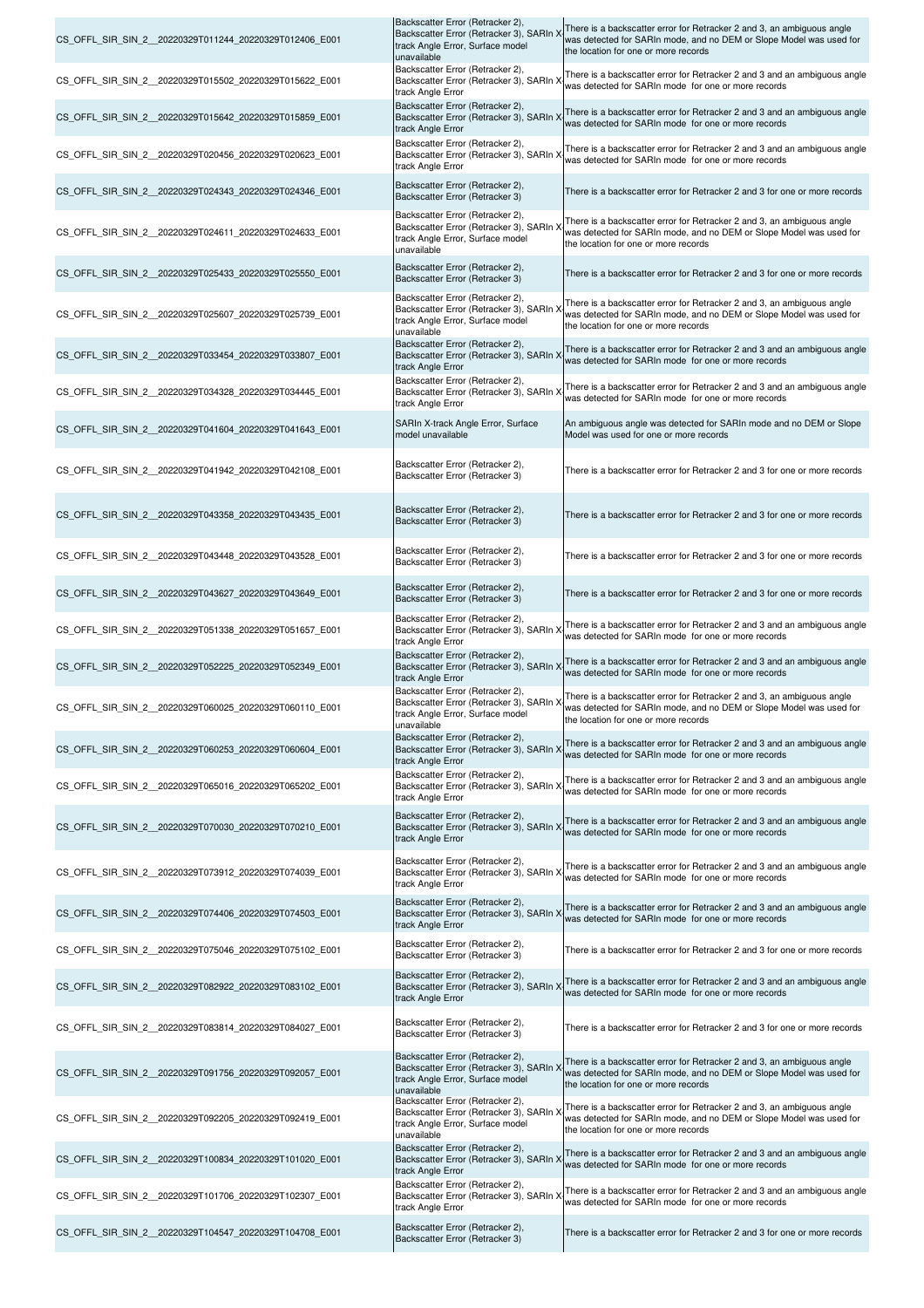| CS_OFFL_SIR_SIN_2_20220329T105848_20220329T110243_E001 | Backscatter Error (Retracker 2),<br>Backscatter Error (Retracker 3), SARIn )<br>track Angle Error, Surface model                               | There is a backscatter error for Retracker 2 and 3, an ambiguous angle<br>was detected for SARIn mode, and no DEM or Slope Model was used for<br>the location for one or more records |
|--------------------------------------------------------|------------------------------------------------------------------------------------------------------------------------------------------------|---------------------------------------------------------------------------------------------------------------------------------------------------------------------------------------|
| CS_OFFL_SIR_SIN_2_20220329T110806_20220329T110839_E001 | unavailable<br>Backscatter Error (Retracker 2),<br>Backscatter Error (Retracker 3), SARIn )<br>track Angle Error, Surface model<br>unavailable | There is a backscatter error for Retracker 2 and 3, an ambiguous angle<br>was detected for SARIn mode, and no DEM or Slope Model was used for<br>the location for one or more records |
| CS OFFL SIR SIN 2 20220329T111913 20220329T112255 E001 | SARIn X-track Angle Error, Surface<br>model unavailable                                                                                        | An ambiguous angle was detected for SARIn mode and no DEM or Slope<br>Model was used for one or more records                                                                          |
| CS_OFFL_SIR_SIN_2_20220329T114829_20220329T115102_E001 | Backscatter Error (Retracker 2),<br>Backscatter Error (Retracker 3), SARIn<br>track Angle Error                                                | There is a backscatter error for Retracker 2 and 3 and an ambiguous angle<br>was detected for SARIn mode for one or more records                                                      |
| CS OFFL SIR SIN 2 20220329T115455 20220329T115500 E001 | SARIn X-track Angle Error                                                                                                                      | An ambiguous angle was detected for SARIn mode for one or more<br>records                                                                                                             |
| CS_OFFL_SIR_SIN_2_20220329T115813_20220329T120009_E001 | Backscatter Error (Retracker 2),<br>Backscatter Error (Retracker 3), SARIn<br>track Angle Error                                                | There is a backscatter error for Retracker 2 and 3 and an ambiguous angle<br>was detected for SARIn mode for one or more records                                                      |
| CS OFFL SIR SIN 2 20220329T122947 20220329T124105 E001 | Backscatter Error (Retracker 2),<br>Backscatter Error (Retracker 3), SARIn<br>track Angle Error, Surface model<br>unavailable                  | There is a backscatter error for Retracker 2 and 3, an ambiguous angle<br>was detected for SARIn mode, and no DEM or Slope Model was used for<br>the location for one or more records |
| CS_OFFL_SIR_SIN_2_20220329T125930_20220329T130048_E001 | SARIn X-track Angle Error, Surface<br>model unavailable                                                                                        | An ambiguous angle was detected for SARIn mode and no DEM or Slope<br>Model was used for one or more records                                                                          |
| CS_OFFL_SIR_SIN_2_20220329T132712_20220329T132845_E001 | Backscatter Error (Retracker 2),<br>Backscatter Error (Retracker 3), SARIn )<br>track Angle Error                                              | There is a backscatter error for Retracker 2 and 3 and an ambiguous angle<br>was detected for SARIn mode for one or more records                                                      |
| CS_OFFL_SIR_SIN_2_20220329T133354_20220329T133400_E001 | SARIn X-track Angle Error                                                                                                                      | An ambiguous angle was detected for SARIn mode for one or more<br>records                                                                                                             |
| CS OFFL SIR SIN 2 20220329T133728 20220329T133857 E001 | Backscatter Error (Retracker 2),<br>Backscatter Error (Retracker 3), SARIn ><br>track Angle Error                                              | There is a backscatter error for Retracker 2 and 3 and an ambiguous angle<br>was detected for SARIn mode for one or more records                                                      |
| CS_OFFL_SIR_SIN_2_20220329T141447_20220329T141649_E001 | Backscatter Error (Retracker 2),<br>Backscatter Error (Retracker 3), SARIn ><br>track Angle Error, Surface model<br>unavailable                | There is a backscatter error for Retracker 2 and 3, an ambiguous angle<br>was detected for SARIn mode, and no DEM or Slope Model was used for<br>the location for one or more records |
| CS OFFL SIR SIN 2 20220329T141700 20220329T141829 E001 | SARIn X-track Angle Error, Surface<br>model unavailable                                                                                        | An ambiguous angle was detected for SARIn mode and no DEM or Slope<br>Model was used for one or more records                                                                          |
| CS OFFL SIR SIN 2 20220329T142607 20220329T142631 E001 | Backscatter Error (Retracker 2),<br>Backscatter Error (Retracker 3), SARIn )<br>track Angle Error, Surface model<br>unavailable                | There is a backscatter error for Retracker 2 and 3, an ambiguous angle<br>was detected for SARIn mode, and no DEM or Slope Model was used for<br>the location for one or more records |
| CS_OFFL_SIR_SIN_2_20220329T150727_20220329T150845_E001 | Backscatter Error (Retracker 2),<br>Backscatter Error (Retracker 3), SARIn ><br>track Angle Error                                              | There is a backscatter error for Retracker 2 and 3 and an ambiguous angle<br>was detected for SARIn mode for one or more records                                                      |
| CS_OFFL_SIR_SIN_2_20220329T151427_20220329T151510_E001 | SARIn X-track Angle Error                                                                                                                      | An ambiguous angle was detected for SARIn mode for one or more<br>records                                                                                                             |
| CS OFFL SIR SIN 2 20220329T151629 20220329T151743 E001 | Backscatter Error (Retracker 2),<br>Backscatter Error (Retracker 3), SARIn )<br>track Angle Error                                              | There is a backscatter error for Retracker 2 and 3 and an ambiguous angle<br>was detected for SARIn mode for one or more records                                                      |
| CS_OFFL_SIR_SIN_2_20220329T155420_20220329T155551_E001 | Backscatter Error (Retracker 2),<br>Backscatter Error (Retracker 3)                                                                            | There is a backscatter error for Retracker 2 and 3 for one or more records                                                                                                            |
| CS OFFL SIR SIN 2 20220329T155555 20220329T155636 E001 | Backscatter Error (Retracker 2),<br>Backscatter Error (Retracker 3)                                                                            | There is a backscatter error for Retracker 2 and 3 for one or more records                                                                                                            |
| CS_OFFL_SIR_SIN_2_20220329T155654_20220329T155717_E001 | Backscatter Error (Retracker 2),<br>Backscatter Error (Retracker 3)                                                                            | There is a backscatter error for Retracker 2 and 3 for one or more records                                                                                                            |
| CS OFFL SIR SIN 2 20220329T160543 20220329T160552 E001 | Backscatter Error (Retracker 2),<br>Backscatter Error (Retracker 3)                                                                            | There is a backscatter error for Retracker 2 and 3 for one or more records                                                                                                            |
| CS OFFL SIR SIN 2 20220329T160821 20220329T160919 E001 | Backscatter Error (Retracker 2),<br>Backscatter Error (Retracker 3)                                                                            | There is a backscatter error for Retracker 2 and 3 for one or more records                                                                                                            |
| CS OFFL SIR SIN 2 20220329T164646 20220329T164812 E001 | Backscatter Error (Retracker 2),<br>Backscatter Error (Retracker 3), SARIn )<br>track Angle Error                                              | There is a backscatter error for Retracker 2 and 3 and an ambiguous angle<br>was detected for SARIn mode for one or more records                                                      |
| CS OFFL SIR SIN 2 20220329T165322 20220329T165628 E001 | Backscatter Error (Retracker 2),<br>Backscatter Error (Retracker 3), SARIn ><br>track Angle Error                                              | There is a backscatter error for Retracker 2 and 3 and an ambiguous angle<br>was detected for SARIn mode for one or more records                                                      |
| CS OFFL SIR SIN 2 20220329T182719 20220329T183014 E001 | Backscatter Error (Retracker 2),<br>Backscatter Error (Retracker 3), SARIn ><br>track Angle Error                                              | There is a backscatter error for Retracker 2 and 3 and an ambiguous angle<br>was detected for SARIn mode for one or more records                                                      |
| CS_OFFL_SIR_SIN_2_20220329T183226_20220329T183748_E001 | Backscatter Error (Retracker 2),<br>Backscatter Error (Retracker 3), SARIn<br>track Angle Error                                                | There is a backscatter error for Retracker 2 and 3 and an ambiguous angle<br>was detected for SARIn mode for one or more records                                                      |
| CS_OFFL_SIR_SIN_2_20220329T191656_20220329T191750_E001 | Backscatter Error (Retracker 2),<br>Backscatter Error (Retracker 3), SARIn<br>track Angle Error, Surface model<br>unavailable                  | There is a backscatter error for Retracker 2 and 3, an ambiguous angle<br>was detected for SARIn mode, and no DEM or Slope Model was used for<br>the location for one or more records |
| CS_OFFL_SIR_SIN_2_20220329T192324_20220329T192745_E001 | Backscatter Error (Retracker 2),<br>Backscatter Error (Retracker 3), SARIn )<br>track Angle Error                                              | There is a backscatter error for Retracker 2 and 3 and an ambiguous angle<br>was detected for SARIn mode for one or more records                                                      |
| CS OFFL SIR SIN 2 20220329T200702 20220329T200937 E001 | Backscatter Error (Retracker 2),<br>Backscatter Error (Retracker 3)                                                                            | There is a backscatter error for Retracker 2 and 3 for one or more records                                                                                                            |
| CS OFFL SIR SIN 2 20220329T201135 20220329T201259 E001 | SARIn X-track Angle Error                                                                                                                      | An ambiguous angle was detected for SARIn mode for one or more<br>records                                                                                                             |
| CS OFFL SIR SIN 2 20220329T201638 20220329T201815 E001 | Backscatter Error (Retracker 2),<br>Backscatter Error (Retracker 3), SARIn ><br>track Angle Error                                              | There is a backscatter error for Retracker 2 and 3 and an ambiguous angle<br>was detected for SARIn mode for one or more records                                                      |